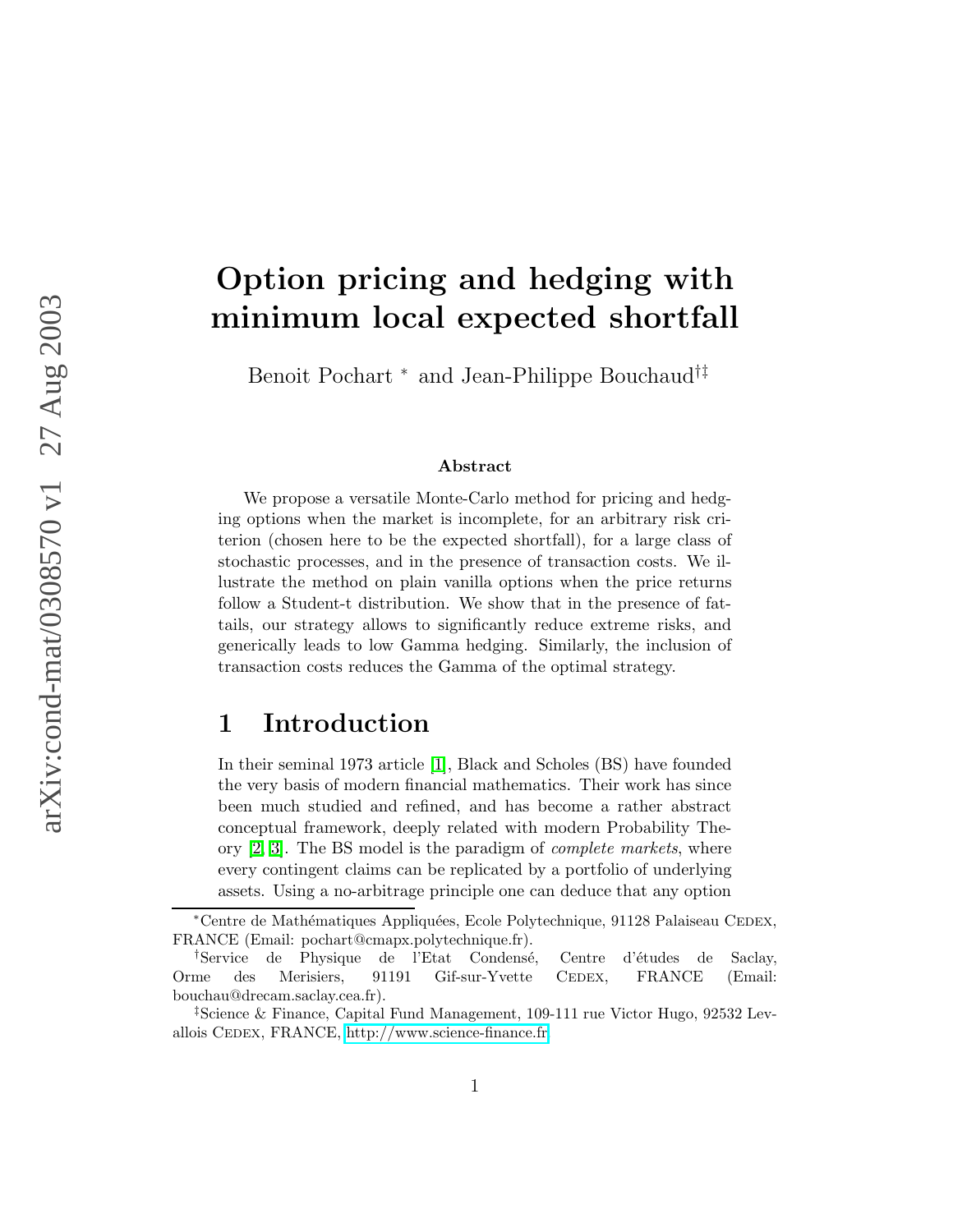has a unique price, independent of the agent's risk preferences, which is given by the price of the replicating (or hedging) strategy. Mathematically speaking, these properties are equivalent to the existence of a unique equivalent martingale measure (also called the risk-neutral measure) under which one should average the final pay-off of an option to obtain its price. This measure is in general different from the 'true' (or objective) real world probability measure (under which we observe the evolution of financial assets) [\[2,](#page-20-1) [3\]](#page-20-2). The knowledge of this true probability distribution is thus in principle of no use for the pricing of options, although, as discussed in detail in [\[4,](#page-20-3) [5\]](#page-20-4), this message is in fact rather misleading. Within the BS framework, analytical formulae for the price and hedge exist for several cases, such as the simple European options. On the other hand, for more complex products like American or path dependent options, numerical procedures often have to be used [\[6,](#page-20-5) [7\]](#page-20-6).

However, the hypotheses of the BS model (Gaussian distribution and independence of log-returns, continuous time, absence of friction, etc.) have been widely questioned by practitioners and one can now observe a growing interest in the academic community for more general stochastic processes (Lévy processes  $[5, 8, 9, 10]$  $[5, 8, 9, 10]$  $[5, 8, 9, 10]$  $[5, 8, 9, 10]$ , stochastic volatility [\[11,](#page-20-10) [12,](#page-21-0) [13,](#page-21-1) [14,](#page-21-2) [15\]](#page-21-3), multifractal processes [\[16,](#page-21-4) [17,](#page-21-5) [18\]](#page-21-6)) which usually result in much more complex incomplete markets. In this case contingent claims cannot in general be replicated using underlying assets and the no-arbitrage principle is no longer enough to yield a unique price. One has to introduce additional criteria related to the risk preferences of the agents: the absence of perfect replication implies the existence of an intrinsic residual risk [\[5\]](#page-20-4).

In this framework one simple and popular methodology is the variance-minimizing hedging strategy [\[19,](#page-21-7) [5\]](#page-20-4). It consists in finding the (self-financing) portfolio whose difference with the pay-off of the option at maturity has the smallest variance. One drawback of this approach is that the risk-function is quadratic and therefore penalizes both profits and losses. Also, a quadratic measure of risk does not strongly penalize extreme risks. Alternative criteria based on higher moments of the distribution or on the notion of Value at Risk (VaR) and its extensions [\[20\]](#page-21-8) have been recently considered in the literature [\[21,](#page-21-9) [22,](#page-21-10) [23,](#page-21-11) [5\]](#page-20-4). In [\[21\]](#page-21-9) the authors are interested in finding, given an initial investment, the portfolio strategy which maximizes the probability of a successful hedge. Treated in a general setting and in a rather abstract way, this problem is shown to reduce to the replica-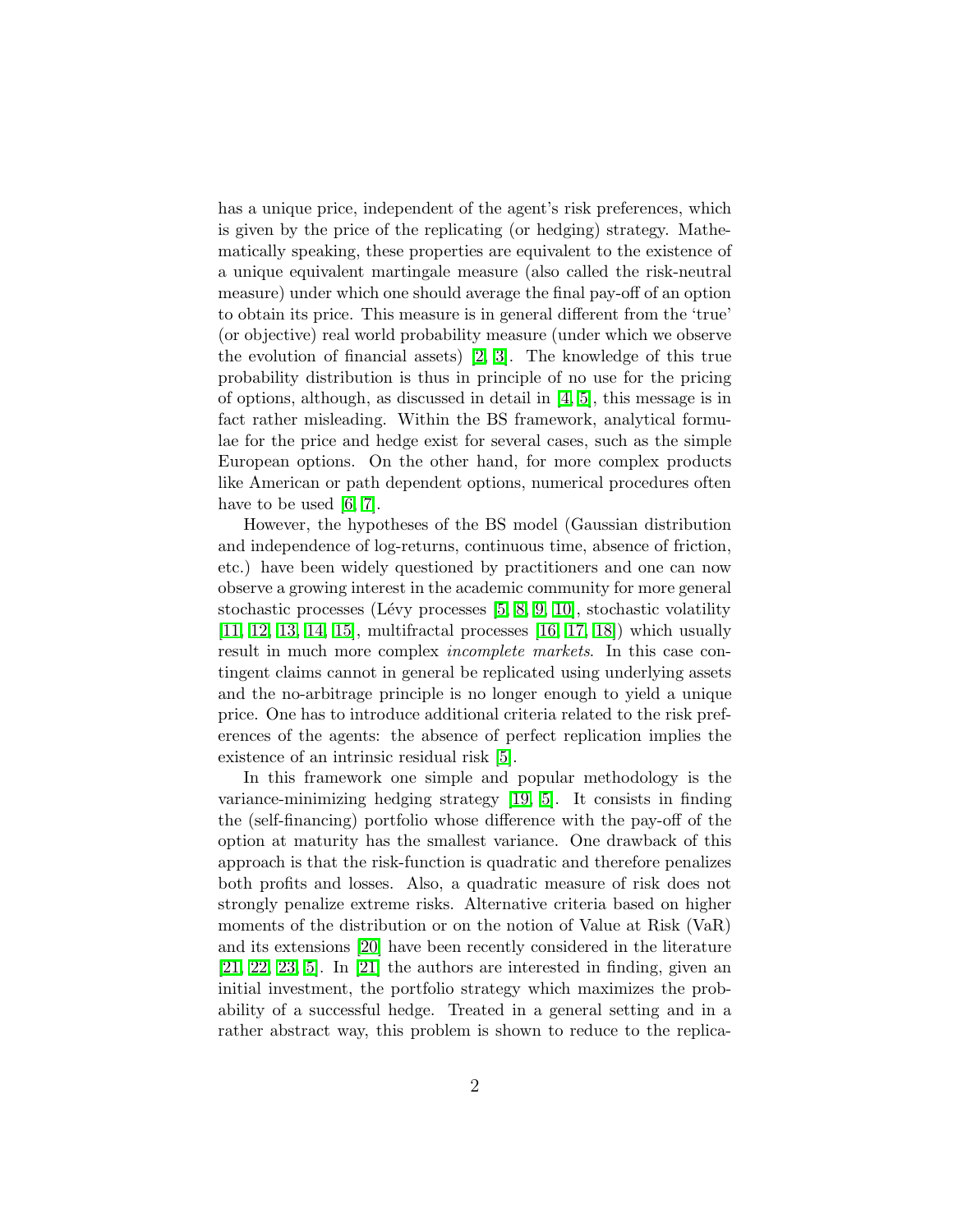tion of a particular knockout option. Although very appealing this solution can be hard to implement from a practical point of view. Indeed an explicit form of the option is only available in specific models and even in that case, as highlighted by the authors, the practical replication of such an option is not an easy task. The approach of [\[22\]](#page-21-10) is much more concrete and numerically oriented. Nevertheless it is unsatisfactory from an optimization point of view: it is a static approach (the weights are determined at the initial time and remain constant) not well adapted to determine the full dynamical replication strategy. A similar observation can be made concerning the work presented in [\[23\]](#page-21-11), where the optimal static strategy that minimizes the fourth moment of the profit and loss distribution is determined. The approximate dynamical strategy is then constructed by 'translating' (in time) the optimal static strategy. An interesting observation made in that work is that the hedging strategy varies less rapidly with the underlying than the quadratic hedge, implying lower transaction costs (see also  $[5]$ ).

The aim of this paper is to propose a general Monte-Carlo algorithm that allows to price and hedge options using an arbitrary (but sufficiently smooth) risk criterion, and for a large class of stochastic processes describing the underlying. The algorithm, that generalizes the work of [\[4\]](#page-20-3), is both easy to implement and versatile, and can be used for pricing different types of options. The paper is organized as follows: we first explain, following [\[4\]](#page-20-3), the main ideas of our methodology. We then present some numerical results for different underlying processes, which show that extreme risks can be efficiently reduced compared to the standard BS hedge. As in [\[23\]](#page-21-11), we find that these extreme hedges have a smaller 'Gamma' at and around the money. Finally, we show how transaction costs can be treated within our method, and discuss several other possible extensions of our scheme.

### 2 Description of the method

### 2.1 Notations

For simplicity we consider the case of a European option with one underlying asset of maturity  $T = N\tau$ , where N is the number of rebalancing dates and  $\tau$  the time interval two dates. We denote the price of the underlying asset at time  $t_k = k\tau$  by  $x_k$ , the strike by K and the final pay-off is  $(x_N - K)_+ \equiv \max(x_N - K, 0)$ . We suppose that the price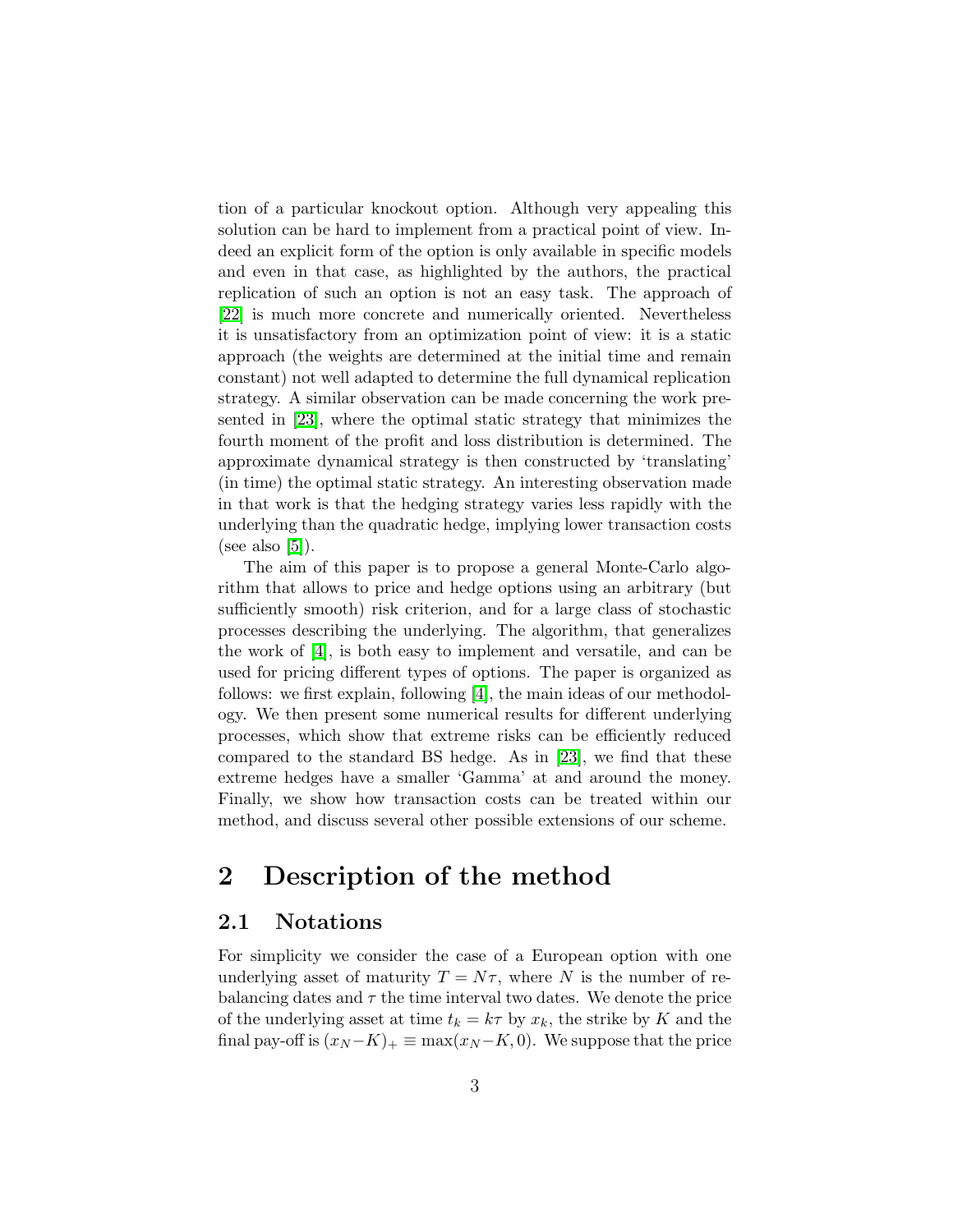of the option only depends on the current price  $x_k$  of the asset and call it by  $\mathcal{C}_k(x_k)$  at time  $t_k$ . [If the volatility was stochastic, we should assume that the option price also depends on the current level of volatility  $\sigma_k$  and rather write  $\mathcal{C}_k(x_k, \sigma_k)$ . The interest rate is assumed to be constant and equal to r and we define  $\rho = r\tau$ . Averaging (denoted by angled brackets  $\langle ...\rangle$ ) will in the following always refer to the objective (real world) probability measure under which we observe the distribution of the asset returns, and not any abstract risk neutral measure.

#### 2.2 Principles

The method we investigate here is an extension of the hedged Monte-Carlo strategy presented in [\[4\]](#page-20-3). Our aim is to construct a self-financing portfolio, whose wealth variation only depends on the variation of the asset price [\[3\]](#page-20-2), that best minimizes the chosen (instantaneous) risk measure. We denote by  $\phi_k(x_k)$  the fraction of the underlying asset in the portfolio at time k, when the asset price is  $x_k$ . Between time  $t_k$ and  $t_{k+1}$  the self-financing condition leads to a local wealth balance given by: [\[4\]](#page-20-3)

<span id="page-3-0"></span>
$$
\Delta W_k = e^{\rho} C_k(x_k) - C_{k+1}(x_{k+1}) + \phi_k(x_k)(x_{k+1} - e^{\rho} x_k)
$$
 (1)

The measure of the quality of the replication is given by a local risk function  $\mathcal{U}(\Delta W_k)$ . The average risk, over all paths of the real process, is thus given by:

$$
\mathcal{R}_k = \langle \mathcal{U}(\Delta W_k) \rangle. \tag{2}
$$

For purposes of illustration, we have chosen in the following a function  $U(\Delta W_k)$  which penalizes losses that exceed a certain threshold  $-\Delta_0$ :

$$
\mathcal{U}(\Delta W_k) = (\Delta_0 - \Delta W_k)_+^q = |\Delta_0 - \Delta W_k|^q \mathbf{1}_{\Delta W_k < \Delta_0},\tag{3}
$$

where the exponent q was chosen to  $q = 1$ , corresponding to what is called an unconditional expected shortfall. The generalization to arbitrary q, or in fact to other functional forms for  $\mathcal{U}(\Delta W_k)$ , does not lead to any numerical difficulty  $(q > 1)$  penalizes more strongly extreme losses). The minimization of  $\mathcal{R}_k$  is quite sensible from a financial point of view: one tries to control in a marked to market way, during the whole life of the option, the occurrence of downside moves. Choosing a large negative  $\Delta_0$  means that one aims at controlling extreme losses.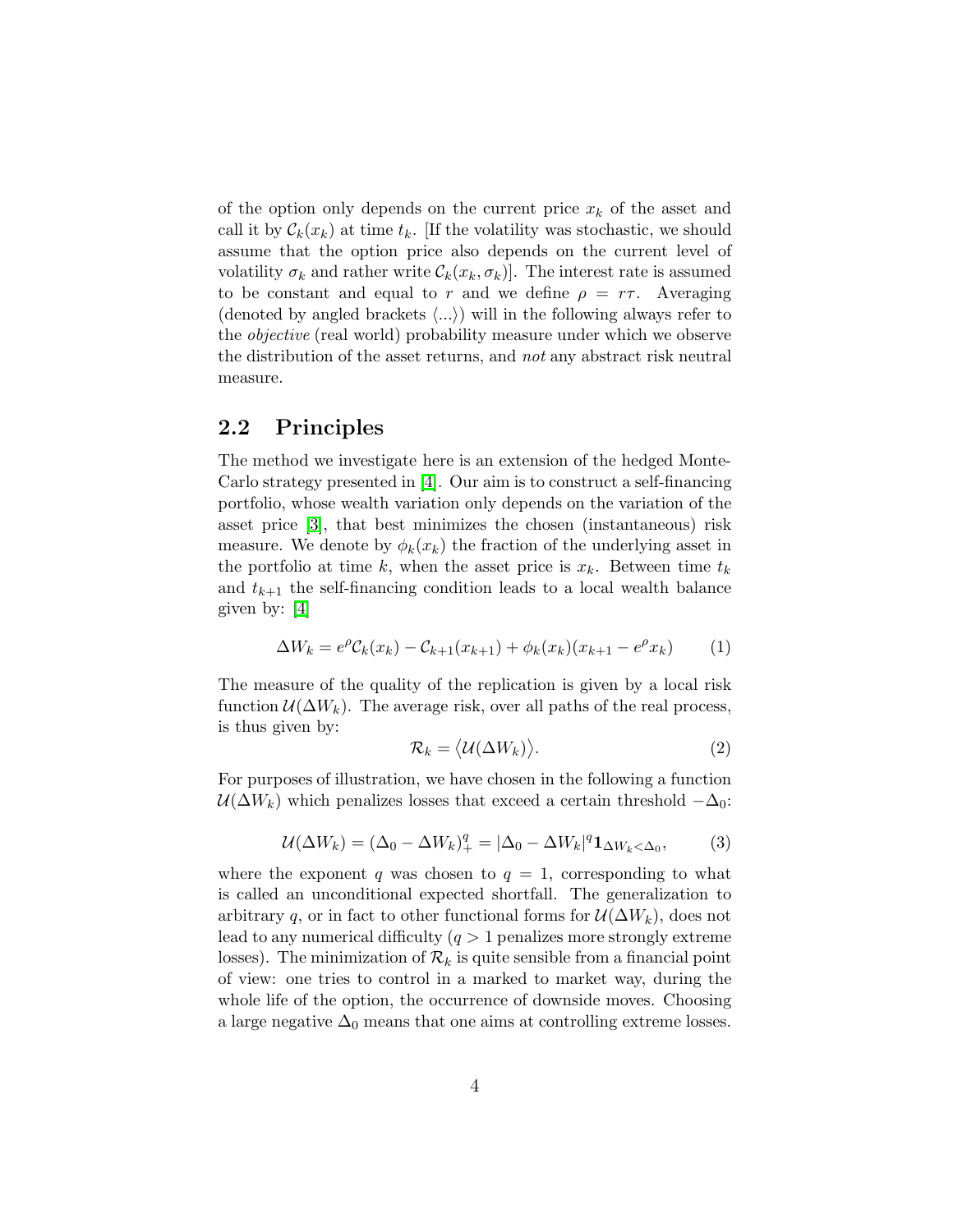From a practical point of view we solve the above optimization problem using Monte Carlo simulations, that allows one to use a rather general stochastic process for the price evolution. We generate  $N_{MC}$ trajectories of the asset price over which we will average. Following [\[24,](#page-21-12) [4\]](#page-20-3), we decompose the functions  $\mathcal{C}_k(x)$  and  $\phi_k(x)$  on a set of p fixed basis functions:

$$
\mathcal{C}_k(x) = \sum_{a=1}^p \gamma_a^k C_a^k(x) \tag{4}
$$

$$
\phi_k(x) = \sum_{a=1}^p \varphi_a^k F_a^k(x) \tag{5}
$$

Doing this we reduce the original functional optimization (find the functions  $\phi_k$  and  $\mathcal{C}_k$ ) to a numerical optimization: we now have a minimization problem in term of the parameters  $\gamma_a^k$  and  $\varphi_a^k$ . If p is large enough we expect to have a good approximation of the true functional solution (see the following section for numerical implementation). We solve the problem by working backward in time from maturity, where the option is worth its known final pay-off. For each time  $k$ , we decompose the problem into the following steps:

• If the time discretisation mesh is sufficiently small, one can approximate  $\mathcal{C}_k(x_k)$  by  $\mathcal{C}_{k+1}(x_k)$  whose functional form is already known from the previous step.<sup>1</sup> We then find the coefficients  $\varphi_a^k$ which minimize the average risk over the  $N_{MC}$  paths:

$$
\mathcal{R}_{k}^{*} = \sum_{\ell=1}^{N_{MC}} \left( \Delta_0 - \left( e^{\rho} C_{k+1}(x_k^{\ell}) - C_{k+1}(x_{k+1}^{\ell}) \right) - (x_{k+1}^{\ell} - e^{\rho} x_k^{\ell}) \sum_{a=1}^{p} \varphi_a^k F_a^k(x_k^{\ell}) \right)_{+}
$$

.

This can be done using a steepest gradient method. Indeed we can easily compute the partial derivative of  $\mathcal{R}_k^*$  with respect to the coefficients  $\varphi_a^k$ :

$$
\frac{\partial \mathcal{R}_k^*}{\partial \varphi_a^k} = -\sum_{\ell=1}^{N_{MC}} (x_{k+1}^{\ell} - e^{\rho} x_k^{\ell}) F_a^k(x_k^{\ell}) \mathbf{1}_{\Delta W_k^{\ell} < \Delta_0}.
$$

• Using the fact that, on average, the local wealth balance must equal zero, we now compute the coefficients  $\gamma_a^k$  by solving the

<sup>&</sup>lt;sup>1</sup>A better approximation that takes into account the (already known) time derivative of  $\mathcal{C}_k(x_k)$  is to write  $\mathcal{C}_k(x_k) \simeq 2\mathcal{C}_{k+1}(x_k) - \mathcal{C}_{k+2}(x_k)$ .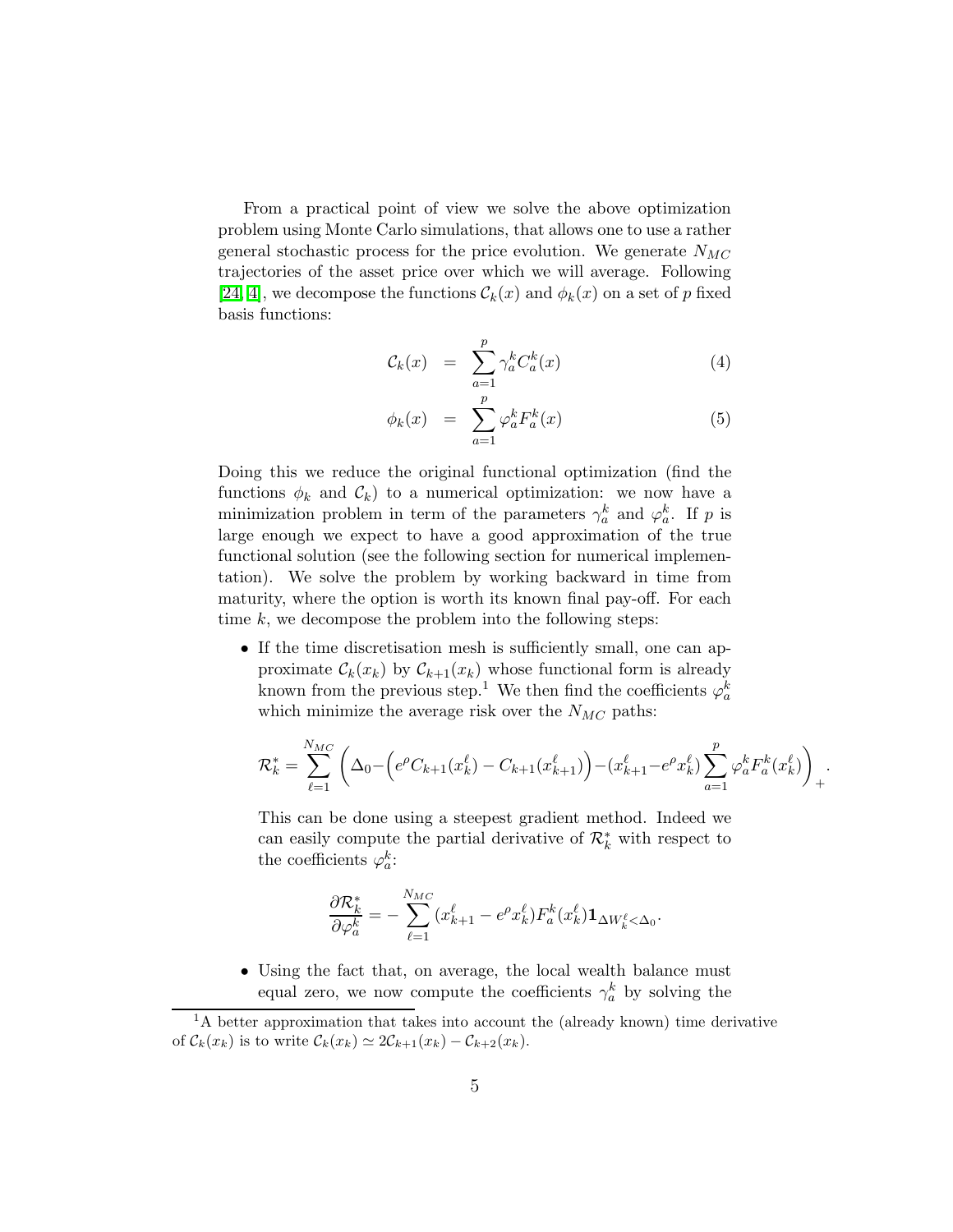least square problem:

$$
\min_{\gamma} \sum_{\ell=1}^{N_{MC}} \left[ \sum_{a=1}^p \gamma_a^k C_a^k(x_k^{\ell}) - e^{-\rho} \left( C_{k+1}(x_{k+1}^{\ell}) - \phi_k(x_k^{\ell})(x_{k+1}^{\ell} - e^{\rho}x_k^{\ell}) \right) \right]^2,
$$

which is easily done using standard procedures [\[25\]](#page-21-13).

### 3 Numerical results

#### 3.1 Implementation issues

In this section we compare the results obtained following a standard Black and Scholes strategy (delta hedging) with those obtained following strategies with different values of the threshold  $\Delta_0$ , as explained above. We price a European option, with a maturity of 1 year and an annualized volatility  $\sigma = 20\%$ . We choose a rather small number of time intervals when re-hedging is possible,  $N = 10$ . The initial stock price is  $x_0 = 100$ . We use  $N_{MC} = 20000$  trajectories for averaging. We first consider realizations of a standard geometric Brownian motion with a constant drift  $\mu = 0.05$ :

$$
dx_t = x_t \left(\mu dt + \sigma dW_t\right)
$$

It is well known that financial time series are very poorly represented by such a process and display much heavier tails. To qualitatively account for this fact we also use realizations of a fat tailed process where we replaced the previous Brownian motion  $W_t$  by a fat tailed process  $L_t$  whose increments are distributed according a Student–t distribution, with  $\nu = 4$  or  $\nu = 6$  degrees of freedom:<sup>2</sup>

$$
dx_t = x_t \left(\mu dt + \sigma dL_t\right)
$$

The value of  $\nu$  characterizes the power-law decay of the distribution for large arguments;  $\nu = 4$  is in the range of reported value for this exponent for rather liquid markets. The value  $\nu = 6$  corresponds to faster decaying tails; the limit  $\nu \rightarrow \infty$  corresponds to the usual Black-Scholes model. Some markets (like emerging country markets,

<sup>&</sup>lt;sup>2</sup>See [\[26\]](#page-22-0) for option pricing with Student–t distribution of returns on all time scales, to be contrasted with the present model where only the shortest time scale returns are distributed according to a Student−t distribution.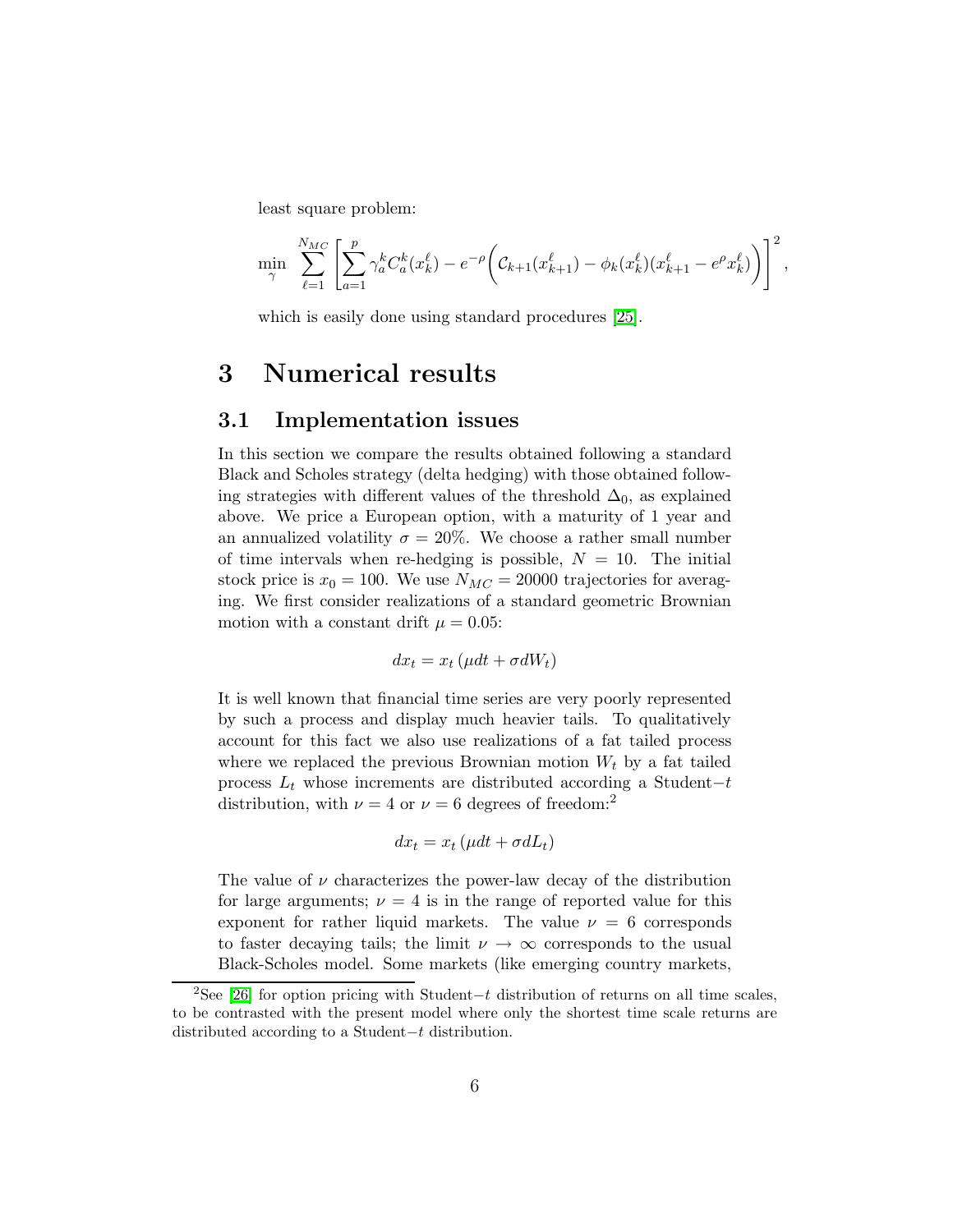or emerging country currencies) would correspond to small values of  $\nu$ (for example  $\nu \approx 1.5$  for the Mexican Peso). We use  $p = 20$  basis functions, which we find to be accurate enough. Following [\[4\]](#page-20-3) we choose for  $F_a^k$  piecewise linear functions and for  $C_a^k$  piecewise quadratic functions with both the same adaptive breakpoints. These breakpoints are chosen so that at each stage the same number of simulated trajectories,  $N_{MC}/(p+2)$ , fall between two successive breakpoints.  $F_a^k$  is worth 0 below the  $a^{th}$  breakpoint, 1 above the  $a + 1^{th}$  breakpoint and is linear between these two values.  $C_a^k$  is taken as the integral of  $F_a^k$  which is worth 0 below the  $a^{th}$  breakpoint. Our numerical simulations were systematically conducted as follows: we first generate a set of trajectories and apply our algorithm to find the coefficients  $\gamma_a^k$  and  $\varphi_a^k$ , i.e., the price of the option and the optimal hedge. We then simulate a new set of paths to compute different statistical indicators of the performance of the proposed strategies. In other words, different paths are used for the optimization, and for backtesting the optimization in an 'out of sample' fashion.

### 3.2 Expected shortfall hedging in the Black-Scholes case

We first present the results obtained within the framework of the Black and Scholes model. Since perfect replication is theoretically possible in this case, we expect that the minimum short-fall strategy we find should be close to the Black and Scholes strategy. In the continuous time limit, the Black-Scholes strategy actually leads to a zero expected shortfall, for any value of  $\Delta_0$  < 0. This is indeed what we observe in Fig. [1](#page-7-0) where we plot, for a strike price equal to  $K = 110$ , the optimal solutions found with different values of  $\Delta_0$  and the BS strategy: they all look very similar, in particular for small values of  $\Delta_0$  (−0.5 and −1).

This observation is confirmed by the shape of the distribution of the final wealth at the maturity date of the option, for the different strategies (Fig. [2\)](#page-8-0).

### 3.3 The case of a fat-tailed dynamics

We are now interested in a market whose dynamics is governed by a fat tailed Lévy process, where the relative price increments are independent identically distributed with jumps. In this case the market is no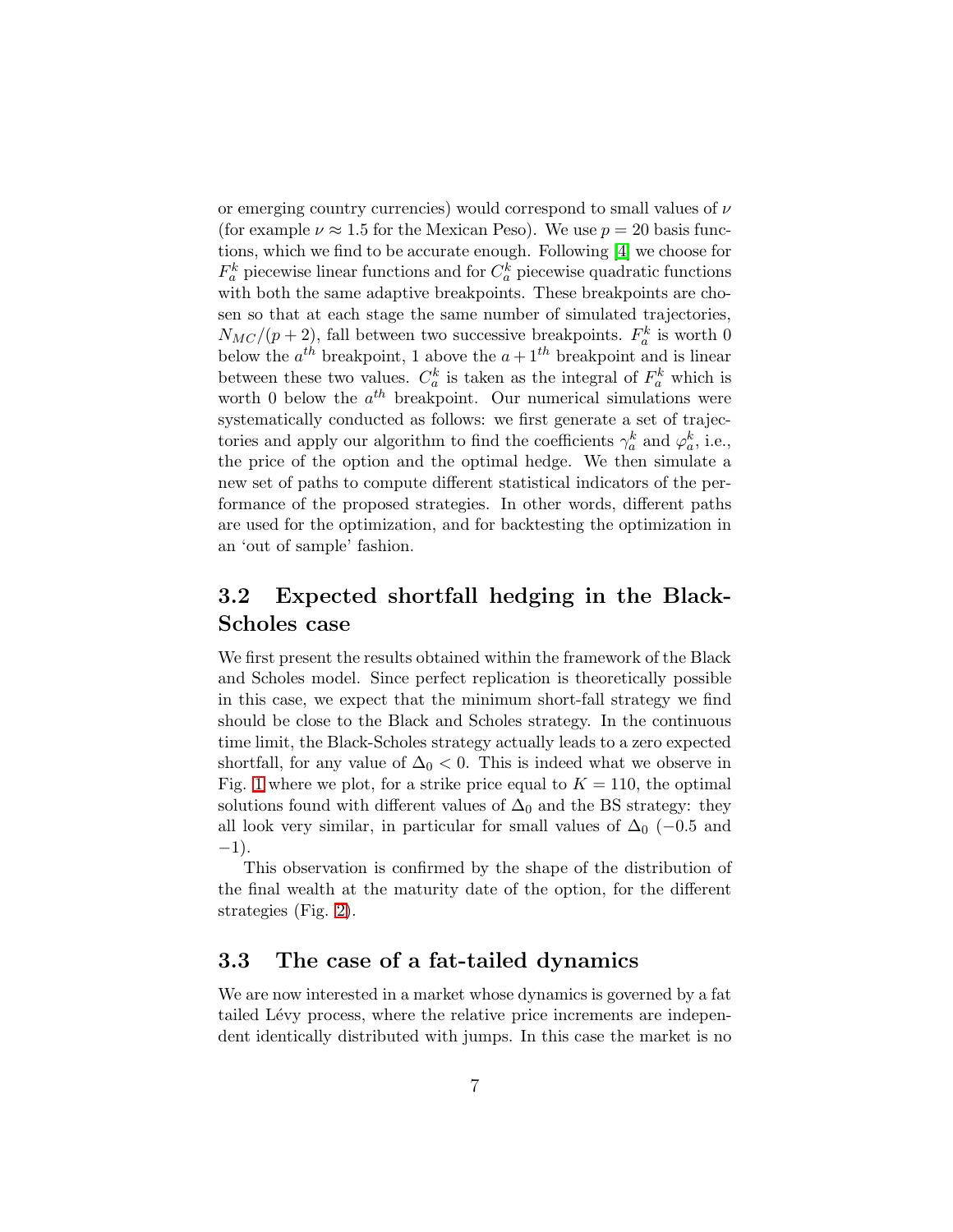

<span id="page-7-0"></span>Figure 1: Optimal number of risky assets  $\phi$  in the hedging portfolio, as a function of the level  $x$  of the underlying asset for different strategies within the Black-Scholes. As expected the different curves are very similar. The value of the strike is  $K = 110$ , and the time is half the maturity of the option:  $k = N/2$ .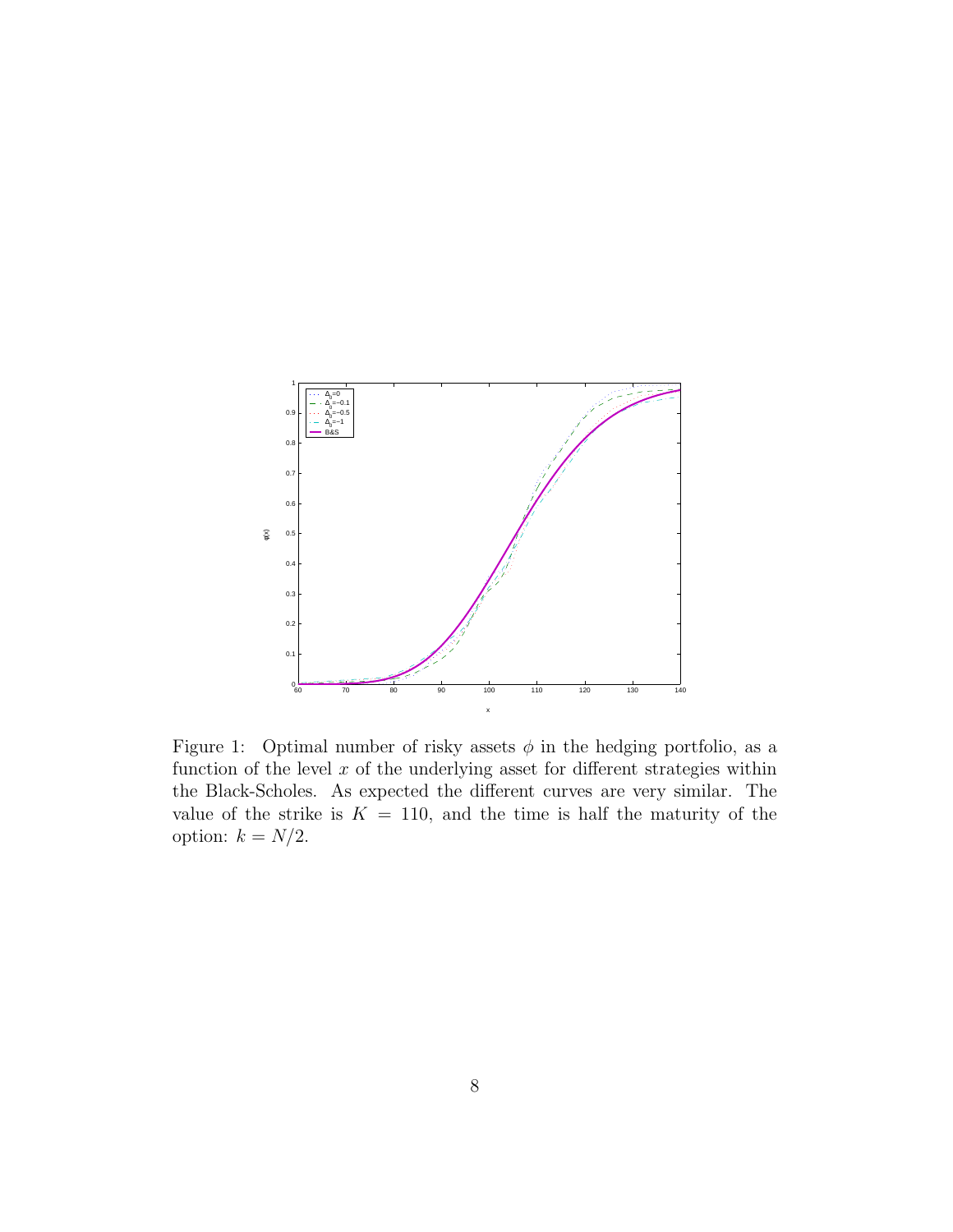

<span id="page-8-0"></span>Figure 2: Distribution of the final wealth for different strategies for a BS market (upper left: BS, upper right:  $\Delta_0 = 0$ , lower left:  $\Delta_0 = -0.5$ , lower right:  $\Delta_0 = -1$ ). The four curves are not very different from one another. The value of the strike is  $K = 110$ .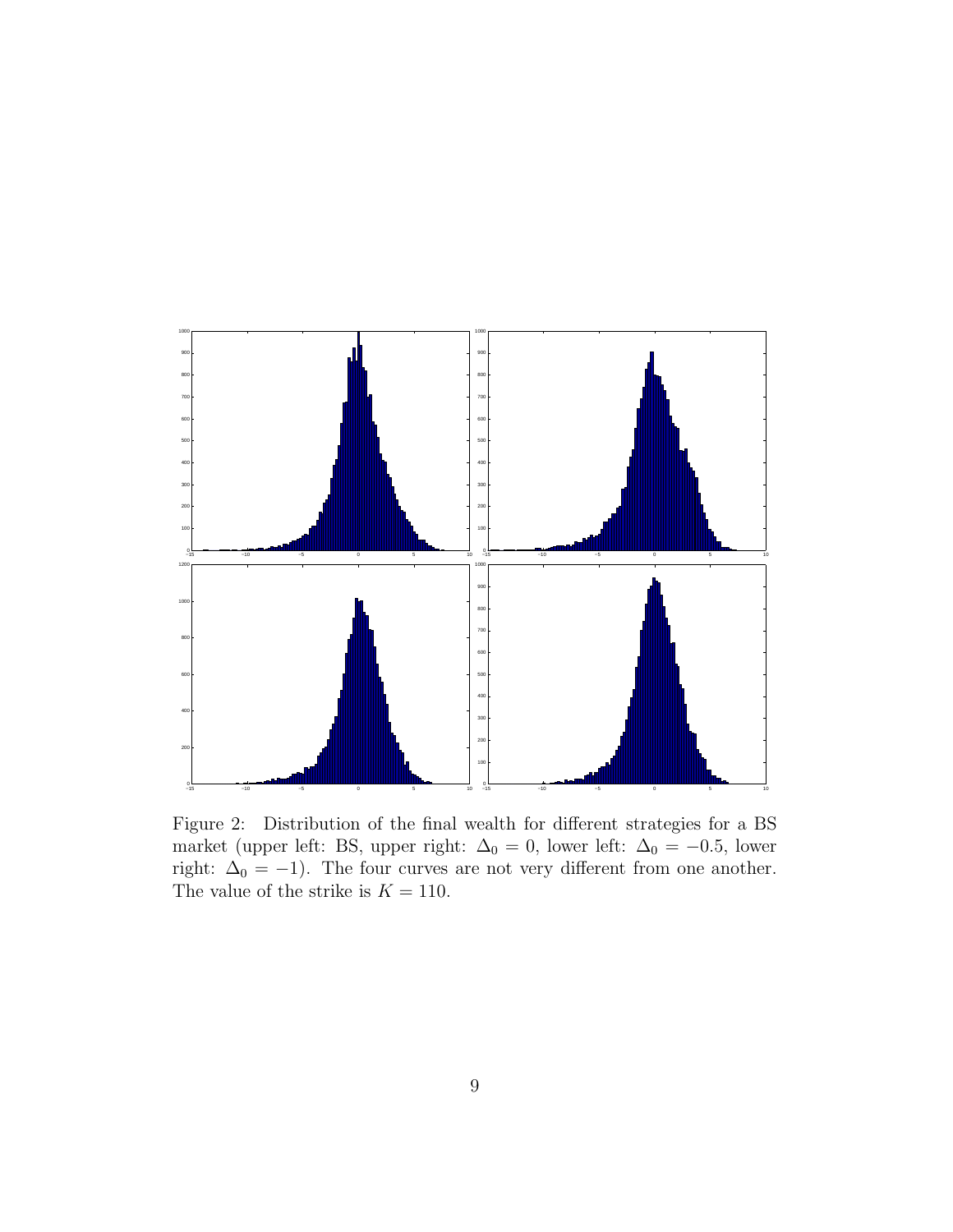longer complete (existence of unhedgeable jumps) and perfect replication does not exist. The use of a subjective criteria is then needed for pricing and hedging purposes, we now expect to get different strategies depending on the value of  $\Delta_0$ . Our expectations are numerically confirmed in Fig. [3](#page-9-0) where we clearly see strong differences between the strategies. In particular, we observe that extreme losses hedging (corresponding to a large value of  $|\Delta_0|$ ) leads to a flatter function  $\phi(x)$ (i.e. a smaller Gamma). This was already emphasized in [\[23,](#page-21-11) [5\]](#page-20-4) and can be quite interesting in presence of transaction costs (see section 4).



<span id="page-9-0"></span>Figure 3: Optimal number of risky assets  $\phi$  in the hedging portfolio, as a function of the level  $x$  of the underlying asset for different strategies in the case of a fat tailed market (left:  $\nu = 6$  and right:  $\nu = 4$ ). The hedging strategies now present a very different dependence on the underlying, in particular when  $|\Delta_0|$  increases. The value of the strike is  $K = 110$  and the time is half the maturity of the option:  $k = N/2$ .

Using an independent set of paths, we can check that our method indeed leads to smaller local expected shortfalls when the corresponding optimal strategy is adopted, as can be seen in Tables [1](#page-10-0) and [2,](#page-10-1) where we give both the unconditional expected shortfall  $\mathcal{R}$ , and the conditional expected shortfall (noted ESF), defined as  $\mathcal{R}/\mathcal{P}$ , where  $\mathcal P$ is the probability to exceed the threshold  $\Delta_0$ . These expected shortfalls are computed between two re-hedging times  $k$  and  $k + 1$ , where  $k = N/2$  corresponds to half the life of the option.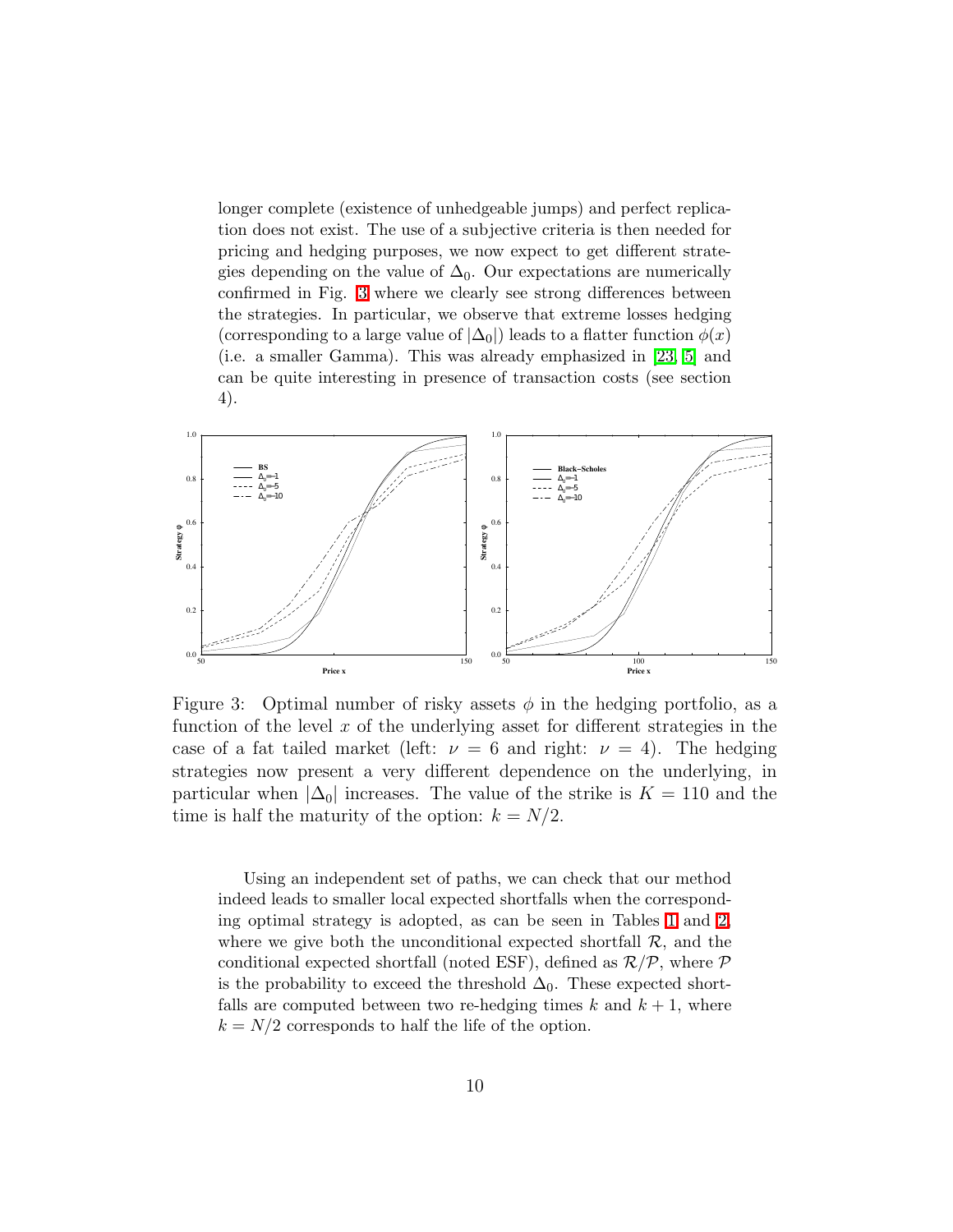| strategy          | <b>BS</b> | $\Delta_0=0$ | $\Delta_0 = -5$ | $=-10$   |
|-------------------|-----------|--------------|-----------------|----------|
| ESF(0)            | $-0.77$   | $-0.88$      | $-0.93$         | $-1.19$  |
| $ESF(-5)$         | $-2.26$   | $-2.32$      | $-2.17$         | $-1.98$  |
| $ESF(-10)$        | $-4.38$   | $-4.00$      | $-3.05$         | $-2.21$  |
| $\mathcal{R}(0)$  | $-0.22$   | $-0.25$      | $-0.33$         | $-0.44$  |
| $\mathcal{R}(-5)$ | $-0.011$  | $-0.014$     | $-0.010$        | $-0.015$ |
| $-10$             | $-0.002$  | $-0.003$     | $-0.002$        | $-0.001$ |

<span id="page-10-0"></span>Table 1: Conditional expected shortfall (ESF) and unconditional expected shortfall R, for different threshold  $\Delta_0$  and different strategies, in the case  $\nu = 6$ . These local quantities are computed for a time equal to half the maturity of the option (here 1 year), for a strike  $K = 110$ .

| strategy          | <b>BS</b> | $\Delta_0=0$ | $\Delta_0 = -5$ | $=-10$   |
|-------------------|-----------|--------------|-----------------|----------|
| ESF(0)            | $-0.88$   | $-1.04$      | $-1.04$         | $-1.10$  |
| $ESF(-5)$         | $-4.45$   | $-4.40$      | $-3.94$         | $-3.15$  |
| $ESF(-10)$        | $-8.58$   | $-8.60$      | $-7.76$         | $-5.90$  |
| $\mathcal{R}(0)$  | $-0.23$   | $-0.25$      | $-0.35$         | $-0.38$  |
| $\mathcal{R}(-5)$ | $-0.031$  | $-0.035$     | $-0.028$        | $-0.028$ |
| $-10$             | $-0.015$  | $-0.016$     | $-0.011$        | $-0.009$ |

<span id="page-10-1"></span>Table 2: Conditional expected shortfall (ESF) and unconditional expected shortfall R, for different threshold  $\Delta_0$  and different strategies, in the case  $\nu = 4$ . These local quantities are computed for a time equal to half the maturity of the option (here 1 year), for a strike  $K = 110$ .

We can also check that our method leads to satisfactory results for global quantities (i.e. concerning the wealth balance at the end of the option lifetime). We therefore determined the distribution of the final wealth (Fig. [4](#page-11-0) and [5\)](#page-12-0). We clearly see that the strategy proposed here can significantly reduce the value of the extreme losses (note that because of the power-tails of the return distribution, these extreme losses can still be large). Moreover we observe a remarkable change in the shape of this distribution: from relatively peaked for small  $|\Delta_0|$ but with an appreciable number of extreme events, it becomes broader but with a smaller support when  $|\Delta_0|$  increases. This fact can be qualitatively explained: when  $|\Delta_0|$  is large, the constraint is easier to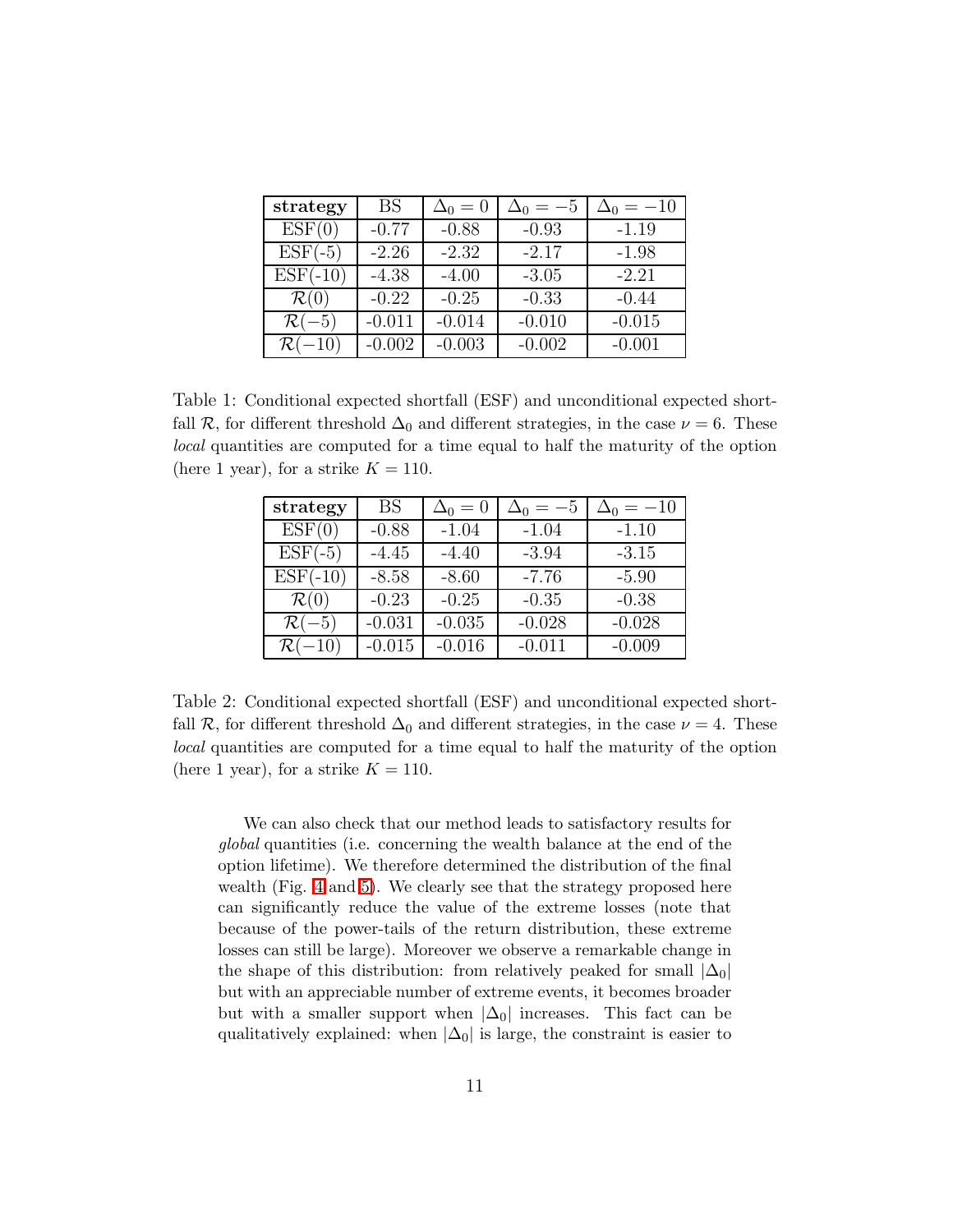fulfill but losses of amplitude less than  $|\Delta_0|$  are not penalized, leading to a broader looking but more sharply truncated final distribution.



<span id="page-11-0"></span>Figure 4: Distribution of the final wealth for different strategies in the case of a fat-tailed market with  $\nu = 6$  (upper left: BS, upper right:  $\Delta_0 = 0$ , lower left:  $\Delta_0 = -5$ , lower right:  $\Delta_0 = -10$ ).

We give in Tables [3](#page-14-0) and [4](#page-14-1) the mean and the standard deviation of these final wealth distributions, as well as the initial price of the option and the associated value at risk and expected shortfalls. Notice that the option price is smaller than the Black-Scholes price, which is expected when the moneyness is small: non zero kurtosis indeed leads to a decrease of the at-the-money volatility [\[5\]](#page-20-4) as can be seen in Fig. [6.](#page-13-0) The option price in fact decreases when larger risks are hedged.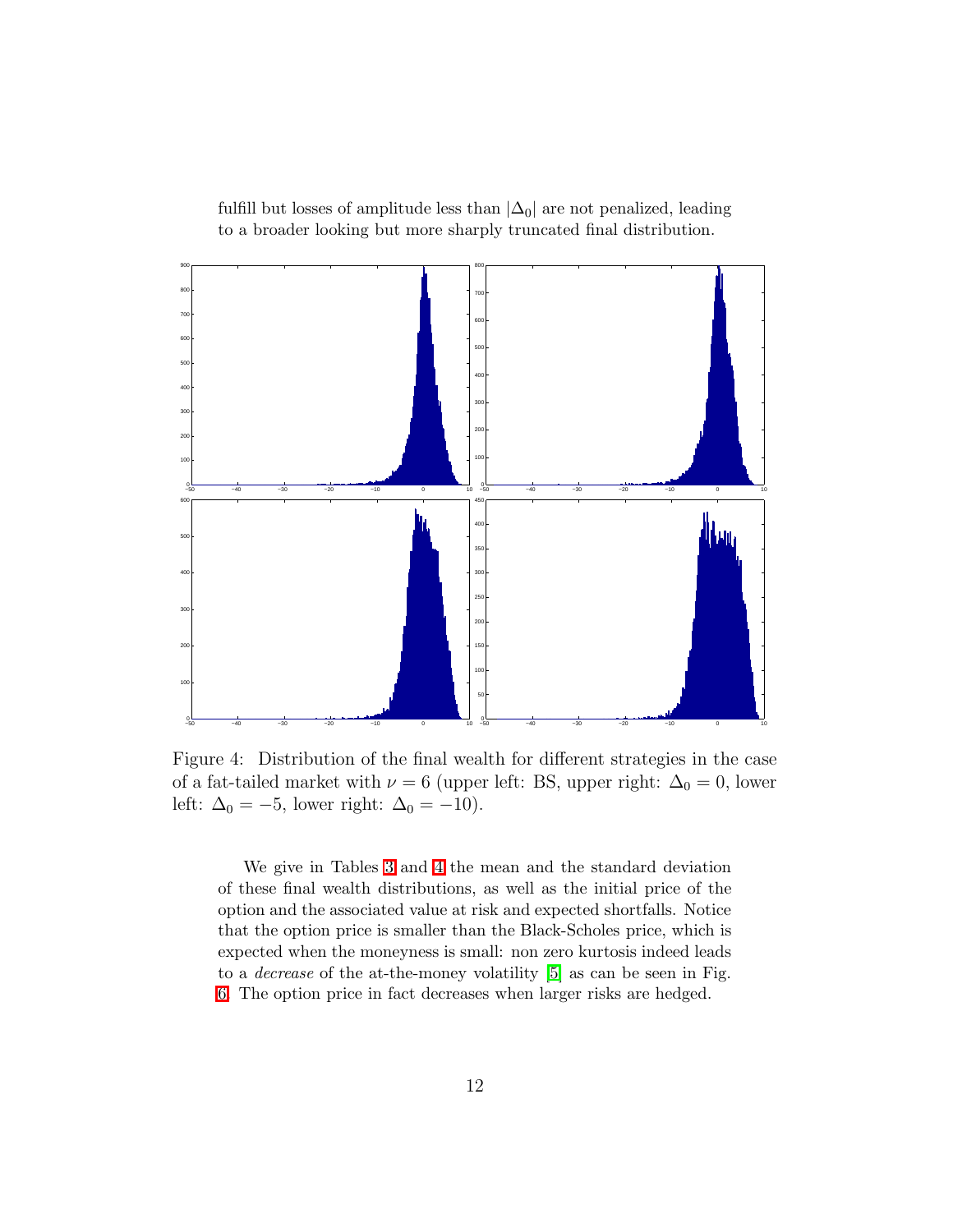

<span id="page-12-0"></span>Figure 5: distribution of the final wealth for different strategies in the case of a fat-tailed market with  $\nu = 4$  (upper left: BS, upper right:  $\Delta_0 = 0$ , lower left:  $\Delta_0 = -5$ , lower right:  $\Delta_0 = -10$ ).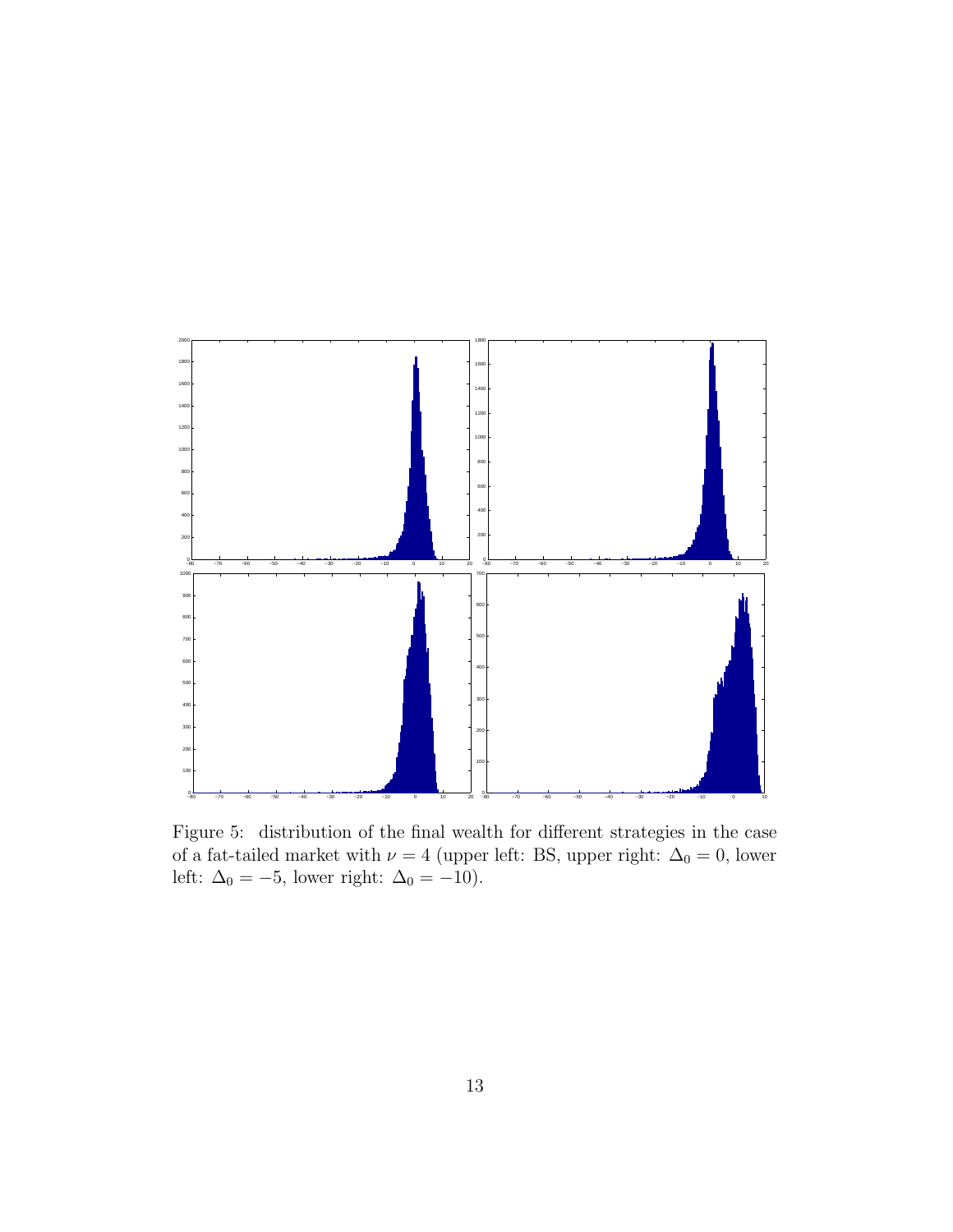

<span id="page-13-0"></span>Figure 6: implied volatility smile at  $t = 0$ .  $\nu = 4$  and  $S_0 = 100$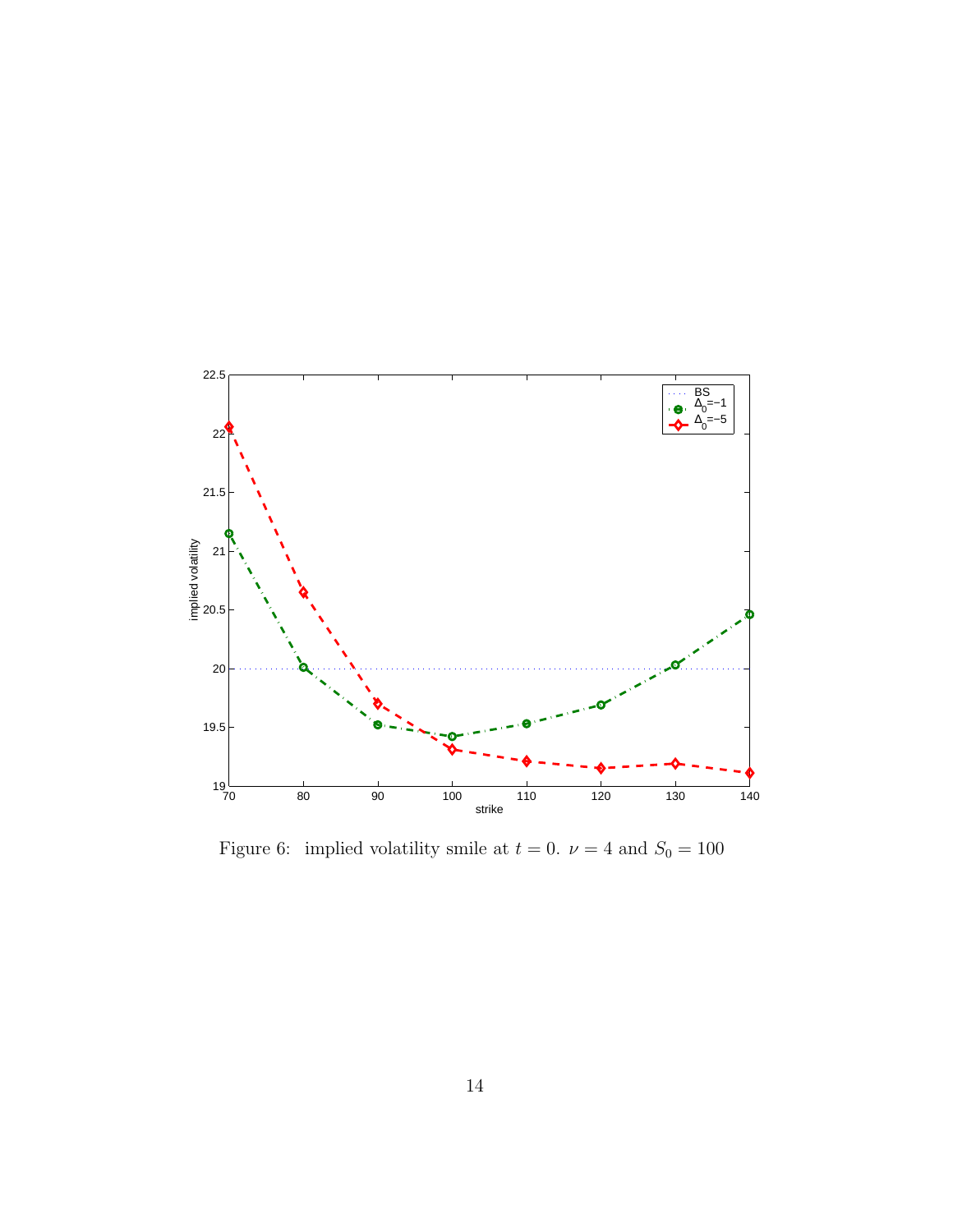| strategy                   | <b>BS</b> | $\Delta_0=0$ | $\Delta_0=-5$ | $\Delta_0 = -10$ |
|----------------------------|-----------|--------------|---------------|------------------|
| option price               | 5.29      | 5.15         | 5.14          | 5.08             |
| mean of final wealth       | 0.15      | 0.01         | 0.03          | 0.04             |
| std of final wealth        | 3.11      | 3.23         | 3.41          | 4.01             |
| VaR $0.1\%$                | $-21.81$  | $-20.77$     | $-19.04$      | $-18.40$         |
| ESF 0.1%                   | $-7.96$   | $-8.50$      | $-7.63$       | $-6.73$          |
| VaR $1\%$                  | $-10.04$  | $-10.63$     | $-8.82$       | $-9.47$          |
| ESF 1%                     | $-4.88$   | $-4.91$      | $-4.41$       | $-3.69$          |
| $\overline{\text{VaR}}$ 5% | $-4.85$   | $-5.39$      | $-5.28$       | $-6.19$          |
| ESF 5%                     | $-3.39$   | $-3.46$      | $-2.56$       | $-2.28$          |

<span id="page-14-0"></span>Table 3: Statistical characteristics of the global wealth balance for  $\nu = 6$ . The strike is  $K = 110$ .

| strategy             | BS       | $\Delta_0=0$ | $\Delta_0 = -5$ | $\Delta_0 = -10$ |
|----------------------|----------|--------------|-----------------|------------------|
| option price         | 5.29     | 5.08         | 4.99            | 4.89             |
| mean of final wealth | 0.29     | 0.09         | 0.07            | 0.09             |
| std of final wealth  | 4.02     | 4.12         | 4.20            | 4.82             |
| VaR $0.1\%$          | $-34.90$ | $-36.49$     | $-28.37$        | $-27.45$         |
| ESF 0.1%             | $-16.14$ | $-15.21$     | $-14.05$        | $-9.87$          |
| $VaR$ 1%             | $-13.59$ | $-14.28$     | $-12.08$        | $-12.72$         |
| ESF 1%               | $-9.34$  | $-9.34$      | $-7.85$         | $-6.06$          |
| VaR 5 $\%$           | $-5.58$  | $-6.19$      | $-6.32$         | $-7.76$          |
| ESF $5\%$            | $-5.48$  | $-5.55$      | $-4.23$         | $-3.51$          |

<span id="page-14-1"></span>Table 4: Statistical characteristics of the global wealth balance for  $\nu = 4$ . The strike is  $K = 110$ .

## 4 Application to transaction costs

As mentioned above, hedging against extreme risks generically leads to a strategy that varies more slowly with the underlying asset price. This can be of great interest in the presence of transaction costs. These costs can in fact be endogenously taken into account within the present numerical scheme, which allows to determine how both the price and the optimal hedge are impacted by transaction costs. Previous analytical work on this problem in the framework of the BS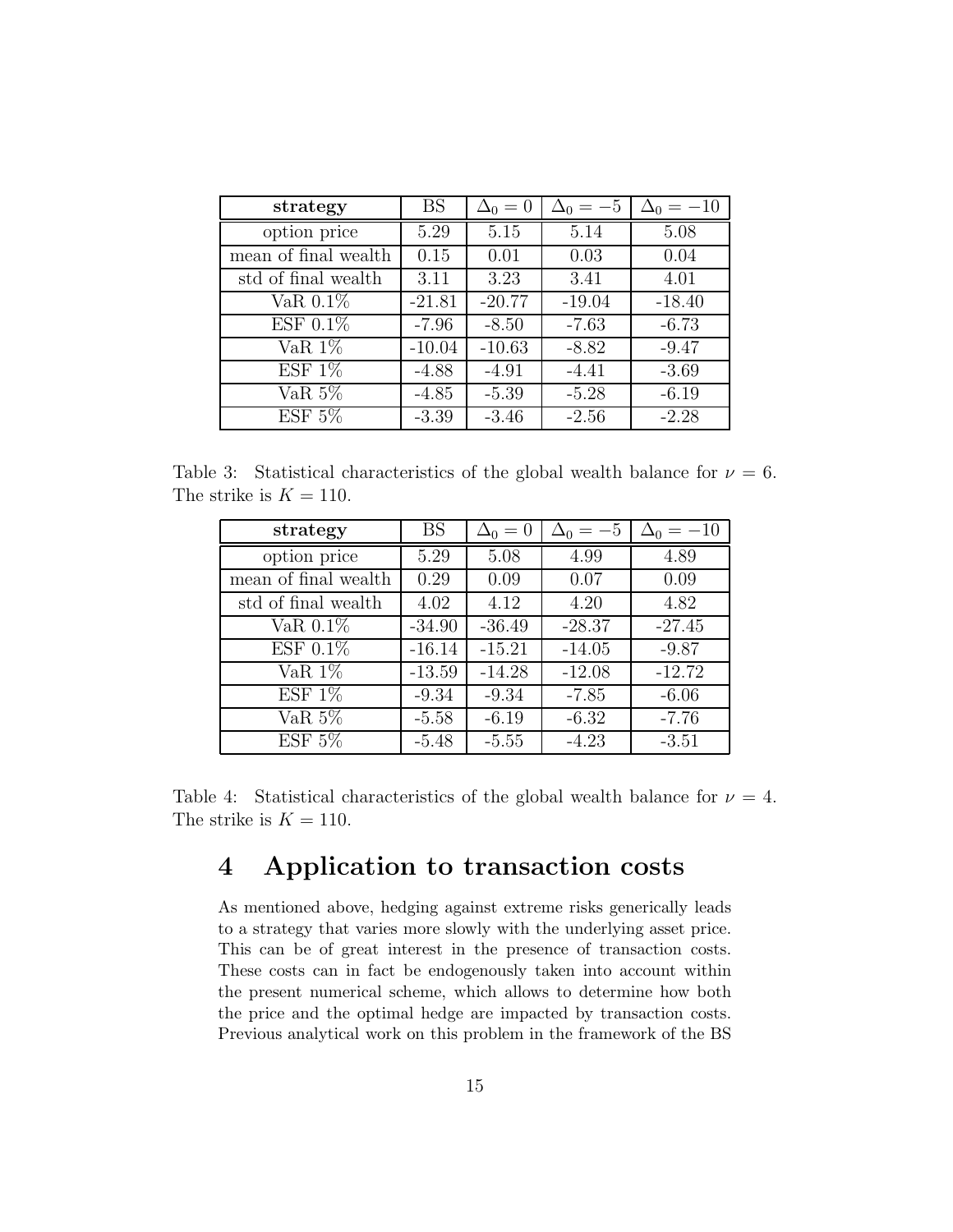model can be found in [\[27,](#page-22-1) [7\]](#page-20-6), and further discussions and extensions to the case of non Gaussian markets can be found in [\[28\]](#page-22-2).

We model friction by adding to the wealth balance a cost proportional to the number of bought or sold assets and to its price. Eq[.1](#page-3-0) now becomes

$$
\Delta W_k = e^{\rho} C_k(x_k) - C_{k+1}(x_{k+1}) + \phi_k(x_k)(x_{k+1} - e^{\rho} x_k) - \beta x_k |\phi_k - \phi_{k-1}|, \tag{6}
$$

where  $\beta x_k$  represents the transaction costs per share. Following the same steps as above, we now want to minimize the risk function

$$
\mathcal{R}^*_{k} = \sum_{\ell=1}^{N_{MC}} \left( \Delta_0 - \left( e^{\rho} C_{k+1}(x_k^{\ell}) - C_{k+1}(x_{k+1}^{\ell}) \right) - (x_{k+1}^{\ell} - e^{\rho} x_k^{\ell}) \phi_k(x_k^{\ell}) + \beta x_k^{\ell} |x_k^{\ell} - x_{k-1}^{\ell}| \frac{\partial \phi}{\partial x}(x_k^{\ell}) \right)_{+},
$$

where we approximated  $|\phi_k - \phi_{k-1}|$  by  $\frac{\partial \phi}{\partial x} |\Delta x|$ . This is justified if the time step is sufficiently small, and is the key step to make the problem tractable. However, since this involves the derivative of  $\phi$ , we have preferred to work with a smooth parameterization of the function  $\phi_k$  with only two optimization parameters, rather than the full decomposition over a set of basis functions, as was used above. We have checked that the following choice gives very similar results than the ones obtained above in the absence of transaction costs. We thus take:

$$
\phi_k(x) = \frac{1}{2} \left( 1 + \left[ \tanh \left| A_k \mathcal{M}_k \right| \right]^{\beta_k} \cdot \text{sign}(\mathcal{M}_k) \right)
$$

with a rescaled moneyness  $\mathcal{M}_k$  given by:

$$
\mathcal{M}_k = \frac{x - Ke^{-r(T - t_k)}}{\sigma\sqrt{T - t_k}}.
$$

By varying the two variational parameters  $A_k$  and  $\beta_k$ , we can, at each time step, optimize any risk measure. Using essentially the same numerical optimization procedure as above we are able to find the parameters  $A_k$  and  $\beta_k$ , and thus the optimal strategy  $\phi_k^*$  $\stackrel{*}{\phantom{*}}_k$ . In order to obtain the option price, we have then to solve the following least square problem: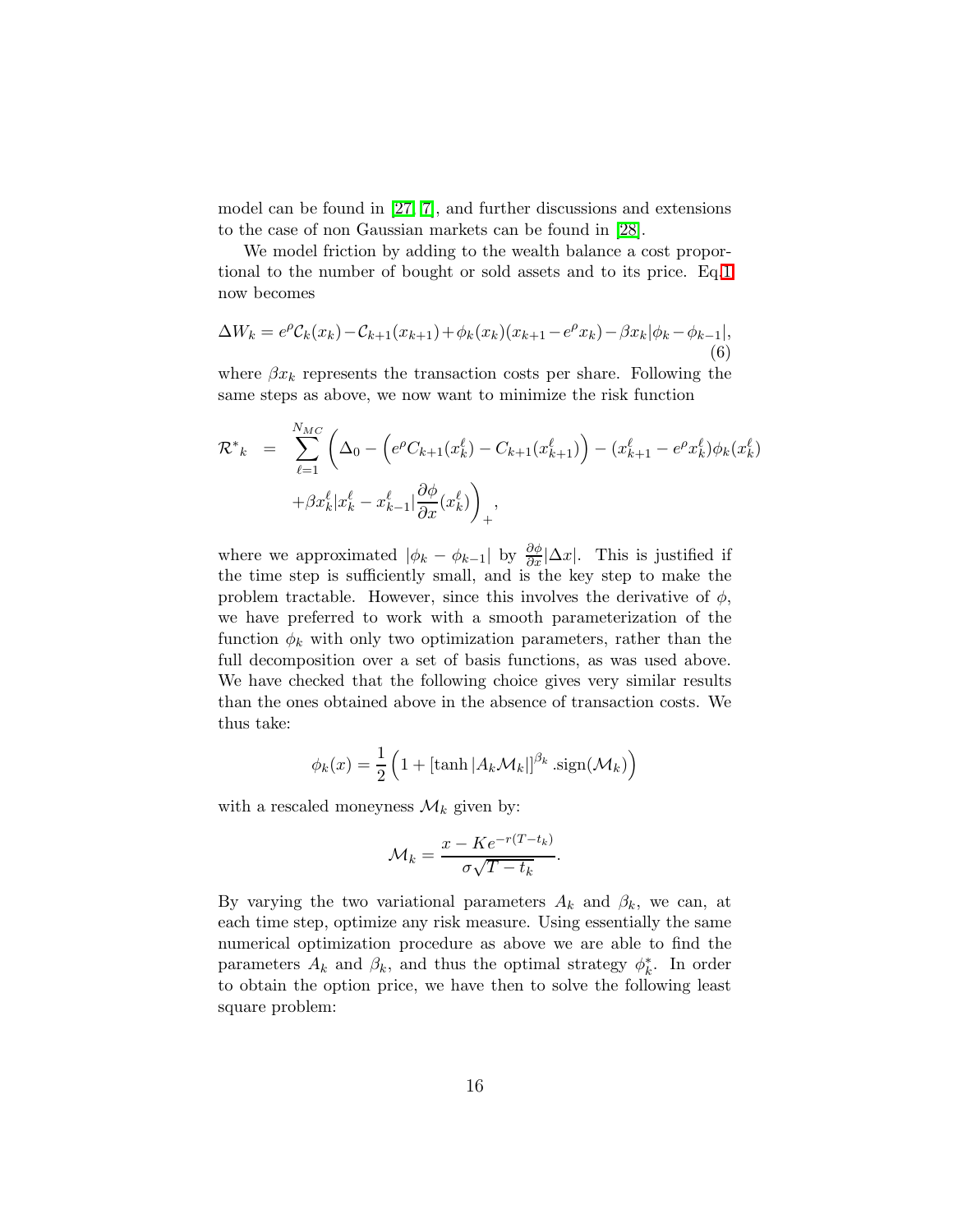$$
\min_{\gamma} \qquad \sum_{\ell=1}^{N_{MC}} \left[ \sum_{a=1}^{p} \gamma_a^k C_a^k(x_k^{\ell}) - e^{-\rho} \left( C_{k+1}(x_{k+1}^{\ell}) - \phi_k(x_k^{\ell})(x_{k+1}^{\ell} - e^{\rho} x_k^{\ell}) \right) + \beta x_k^{\ell} | x_k^{\ell} - x_{k-1}^{\ell}| \frac{\partial \phi}{\partial x}(x_k^{\ell}) \right)^2
$$

We have numerically tested the above scheme in the case of a BS market with the same characteristics as in the previous section, and for different values of the friction parameter  $\beta$ . We compared our results with those obtained following a naive BS strategy and the more advanced Leland strategy. Using simple arguments, similar in spirit to the above approximation on  $\Delta\phi$ , Leland showed in [\[27\]](#page-22-1) how the BS strategy can be modified to account for transaction costs. Indeed using a modified volatility

$$
\sigma_L = \sigma \sqrt{1 + 2\beta \sqrt{\frac{2}{\pi}} \frac{1}{\sigma \sqrt{\Delta t}}},
$$

instead of the real volatility  $\sigma$  leads to a strategy which, on average, approximately covers the transaction costs and hedges the risk. Since  $\sigma_L > \sigma$ , the option price is, as expected, higher than in the BS case. Figure [7](#page-17-0) compares the obtained optimal strategies using our method with both the BS and Leland hedging schemes. As expected, the costs affects the BS strategy in such a way as to reduce its at the money Gamma. Tables [5,](#page-18-0) [6,](#page-18-1) [7](#page-19-0) and [8](#page-19-1) give a summary statistics of our results. We note that even in the case where the stock price is log-normal, our strategy allows to improve significantly over the Leland strategy if the threshold  $|\Delta_0|$  is large enough: compare Tables [6](#page-18-1) and [8.](#page-19-1) Using the optimal strategy allows one to simultaneously reduce the occurrence of large risks (measures both by the VaR and the ESF) while keeping the option price lower than in the Leland scheme.

### 5 Conclusion

In this paper we have extended the work of [\[4\]](#page-20-3) and proposed a general numerical (Monte-Carlo) methodology for the pricing and hedging of options when the market is incomplete, for an arbitrary risk criterion (chosen here to be the expected shortfall) and in the presence of transaction costs. We have shown that in the presence of fat-tails,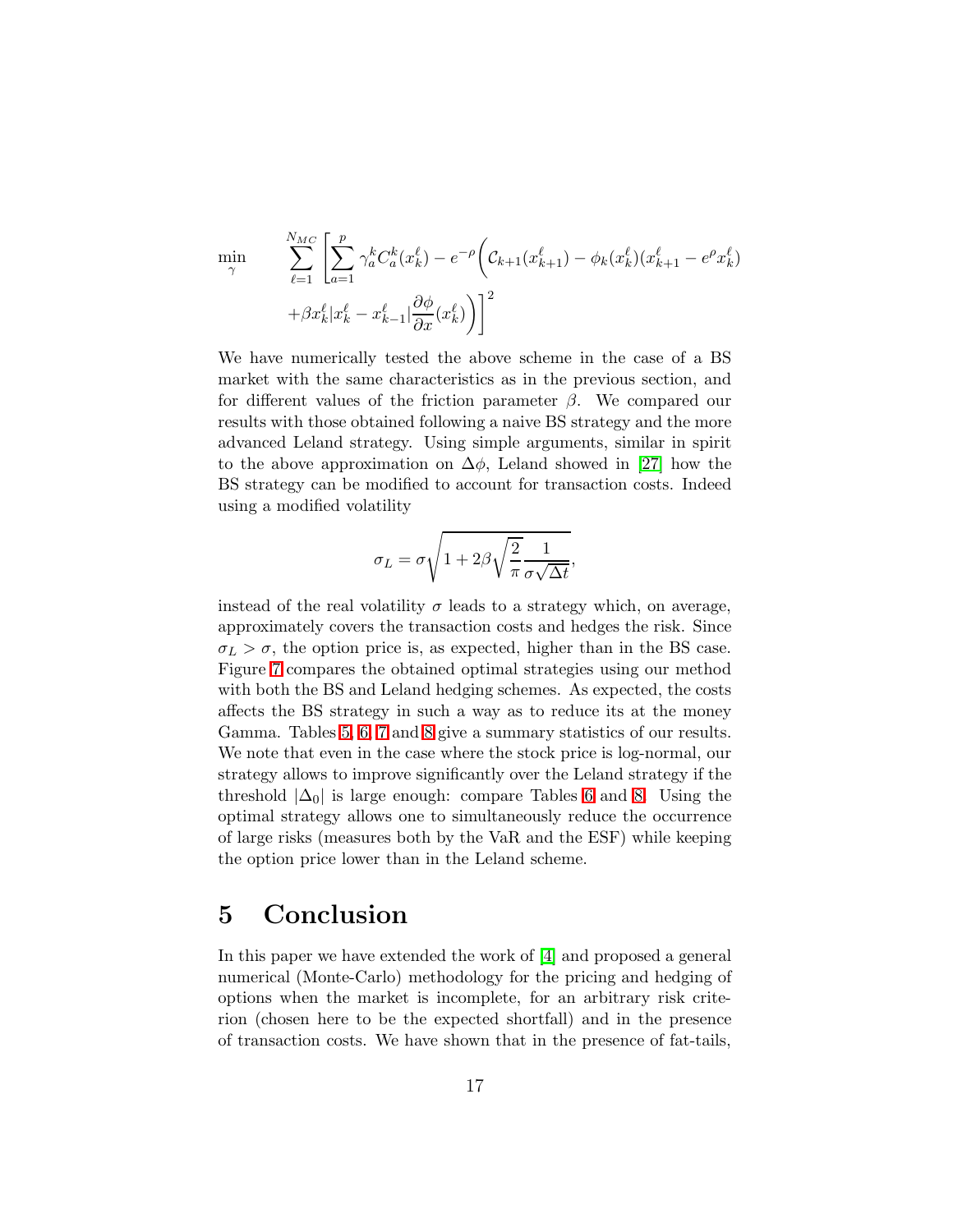

<span id="page-17-0"></span>Figure 7: Optimal number of risky assets  $\phi$  in the hedging portfolio, as a function of the level  $x$  of the underlying asset for different strategies: Black-Scholes, Leland,  $\Delta_0 = -1$  and  $\Delta_0 = -5$ , for  $\beta = 0.05$ . The value of the strike is K=110.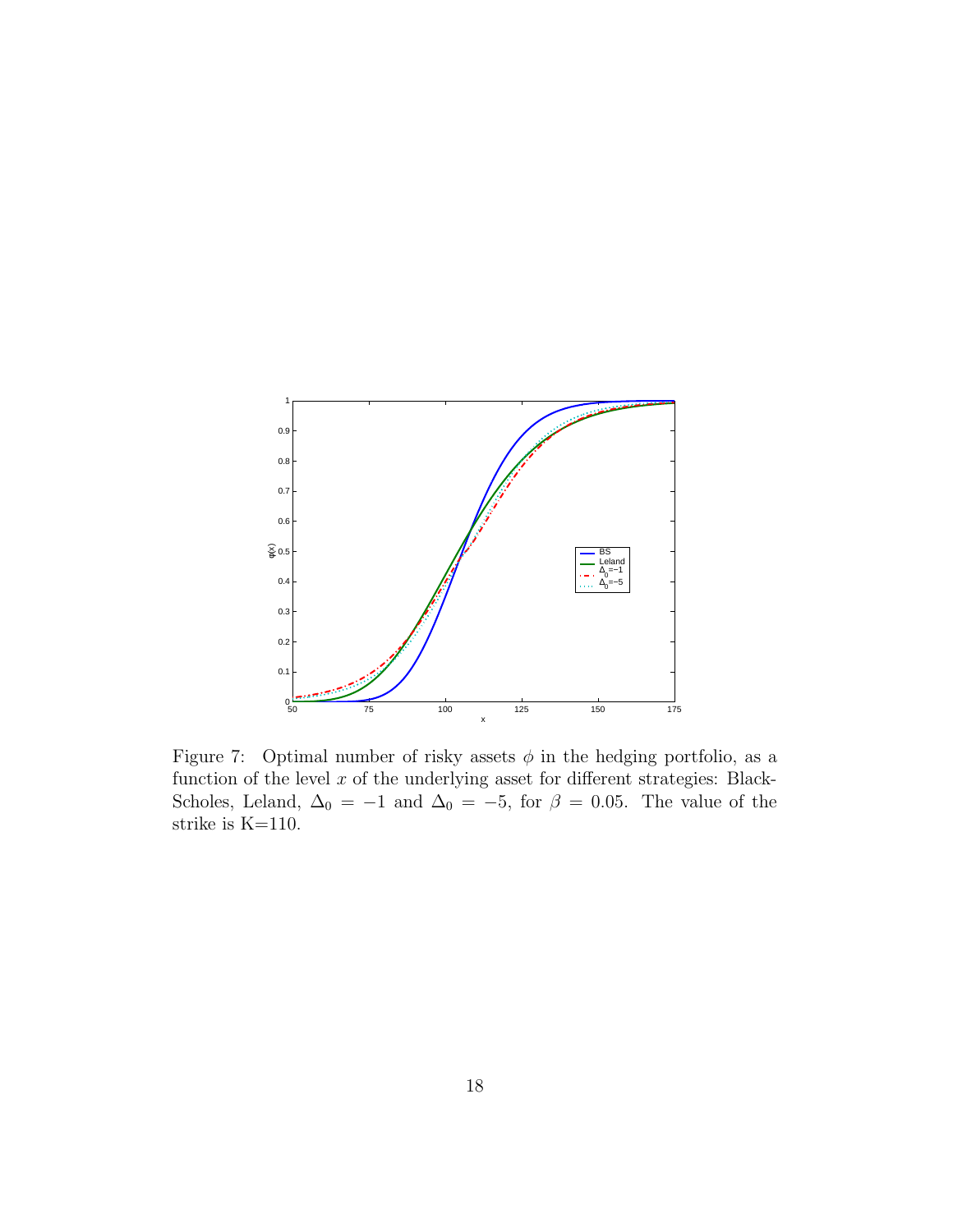|                      | 0.005    | 0.01     | 0.05     |
|----------------------|----------|----------|----------|
| option price         | 5.29     | 5.29     | 5.29     |
| mean of final wealth | $-0.41$  | $-0.90$  | $-4.78$  |
| std of final wealth  | 2.38     | 2.45     | 3.28     |
| VaR $0.1\%$          | $-10.95$ | $-11.86$ | $-19.91$ |
| $EST 0.1\%$          | $-1.45$  | $-1.47$  | $-1.33$  |
| VaR $1\%$            | $-7.32$  | $-8.06$  | $-14.83$ |
| ESF 1%               | $-1.57$  | $-1.67$  | $-2.07$  |
| VaR $5\%$            | $-4.47$  | $-5.15$  | $-11.14$ |
| ESF 5%               | $-1.75$  | $-1.84$  | $-2.25$  |

<span id="page-18-0"></span>Table 5: Impact of the transaction costs for the B&S strategy.

|                      | 0.005   | 0.01    | 0.05     |
|----------------------|---------|---------|----------|
| option price         | 5.69    | 6.08    | 9.27     |
| mean of final wealth | 0.10    | 0.13    | 0.32     |
| std of final wealth  | 2.39    | 2.44    | 2.98     |
| VaR $0.1\%$          | $-9.83$ | $-9.79$ | $-10.32$ |
| ESF 0.1%             | $-1.54$ | $-1.53$ | $-1.28$  |
| VaR $1\%$            | $-6.47$ | $-6.47$ | $-6.83$  |
| ESF 1%               | $-1.55$ | $-1.54$ | $-1.60$  |
| VaR $5\%$            | $-3.80$ | $-3.84$ | $-4.27$  |
| ESF 5%               | $-1.67$ | $-1.64$ | $-1.62$  |

<span id="page-18-1"></span>Table 6: Impact of the transaction costs for the Leland strategy.

our strategy allows to significantly reduce extreme risks, and generically leads to low Gamma hedging, as anticipated in [\[23,](#page-21-11) [5\]](#page-20-4). Many other risk criteria could be considered, in particular functions that give more weights to extreme losses. We focused in this work on plain vanilla European options, but (as shown in [\[4\]](#page-20-3)) the method is readily extended to a large family of exotic options. Finally, we showed how our method allows to deal consistently with transaction costs. When compared to the standard Leland hedging scheme, our optimal strategy leads both to lower option prices and better hedging of large risks, even in the simplest case of a log-normal market.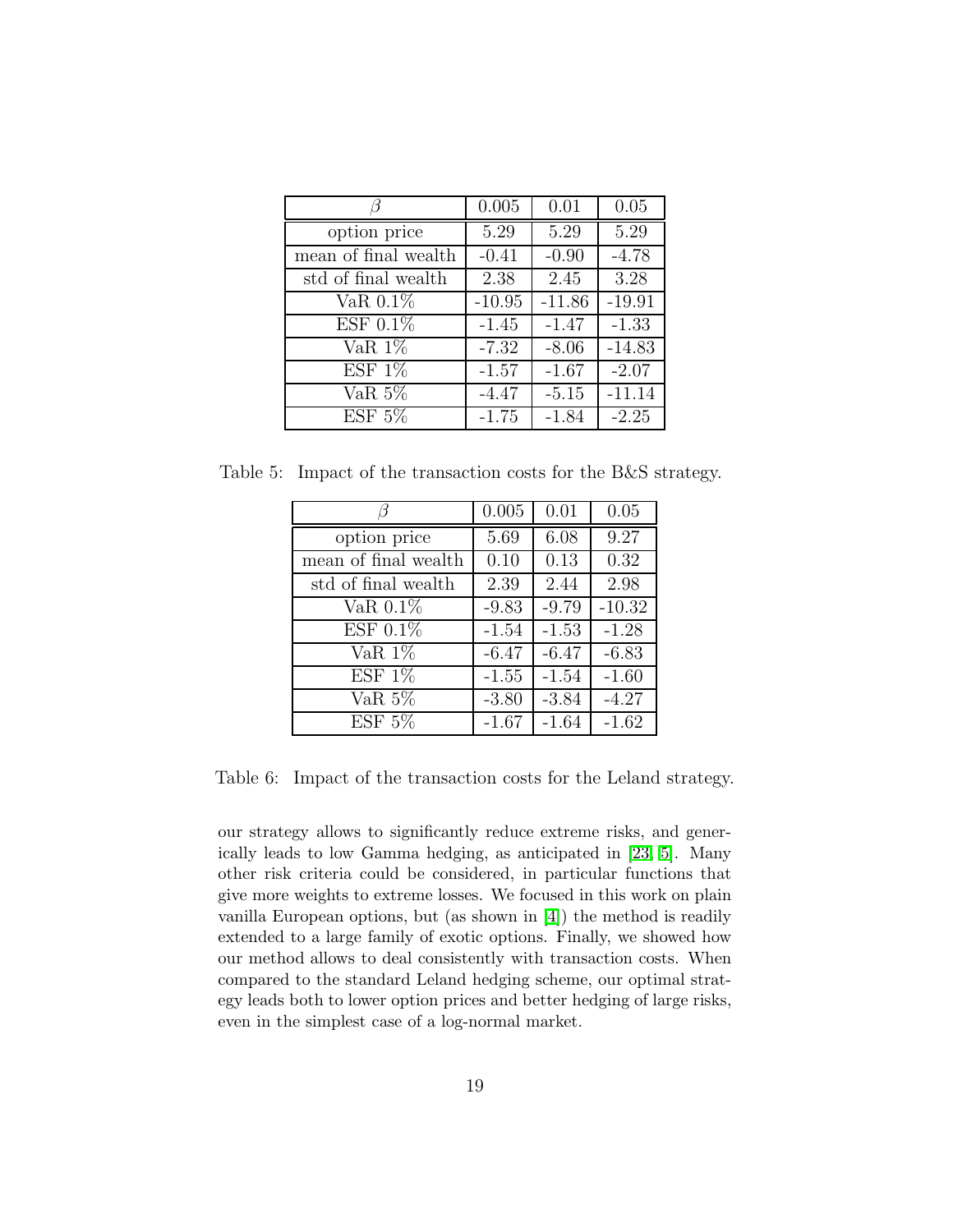|                            | 0.005    | 0.01     | 0.05     |
|----------------------------|----------|----------|----------|
| option price               | 5.77     | 6.22     | 8.30     |
| mean of final wealth       | 0.00     | $-0.04$  | $-0.26$  |
| std of final wealth        | 2.39     | 2.44     | 3.09     |
| VaR $0.1\%$                | $-11.05$ | $-10.95$ | $-10.87$ |
| ESF $0.1\%$                | $-1.34$  | $-1.45$  | $-1.27$  |
| $\overline{\text{VaR}}$ 1% | $-7.05$  | $-7.13$  | $-7.54$  |
| ESF 1%                     | $-1.61$  | $-1.54$  | $-1.45$  |
| VaR $5\%$                  | $-4.01$  | $-4.11$  | $-5.09$  |
| ESF 5%                     | $-1.84$  | $-1.80$  | $-1.51$  |

<span id="page-19-0"></span>Table 7: Impact of the transaction costs using the optimal strategy, where these costs are accounted for.  $\Delta_0 = -1$ 

|                      | 0.005   | 0.01    | 0.05     |
|----------------------|---------|---------|----------|
| option price         | 5.63    | 5.99    | 8.44     |
| mean of final wealth | 0.00    | $-0.05$ | $-0.75$  |
| std of final wealth  | 2.66    | 2.74    | 3.39     |
| VaR $0.1\%$          | $-8.92$ | $-9.17$ | $-11.95$ |
| $ESF 0.1\%$          | $-1.17$ | $-1.27$ | $-1.44$  |
| VaR $1\%$            | $-6.12$ | $-6.37$ | $-8.60$  |
| ESF 1%               | $-1.28$ | $-1.31$ | $-1.48$  |
| VaR $5\%$            | $-4.06$ | $-4.25$ | $-6.07$  |
| ESF 5%               | $-1.30$ | $-1.33$ | $-1.56$  |

<span id="page-19-1"></span>Table 8: Impact of the transaction costs using the optimal strategy, where these costs are accounted for.  $\Delta_0=-5$ 

There are many extensions of the above method that would be worth investigating, in particular the case where the underlying has a stochastic volatility with some persistence, such as, for example, the models studied in [\[12,](#page-21-0) [13,](#page-21-1) [14,](#page-21-2) [16,](#page-21-4) [18\]](#page-21-6). In this case, both the price and the optimal hedge should explicitly depend on the local value of the volatility, or of a noisy estimate of this volatility. Other hedging instruments, like options of different maturities, could in this case be included in the local wealth balance to reduce the risk further. An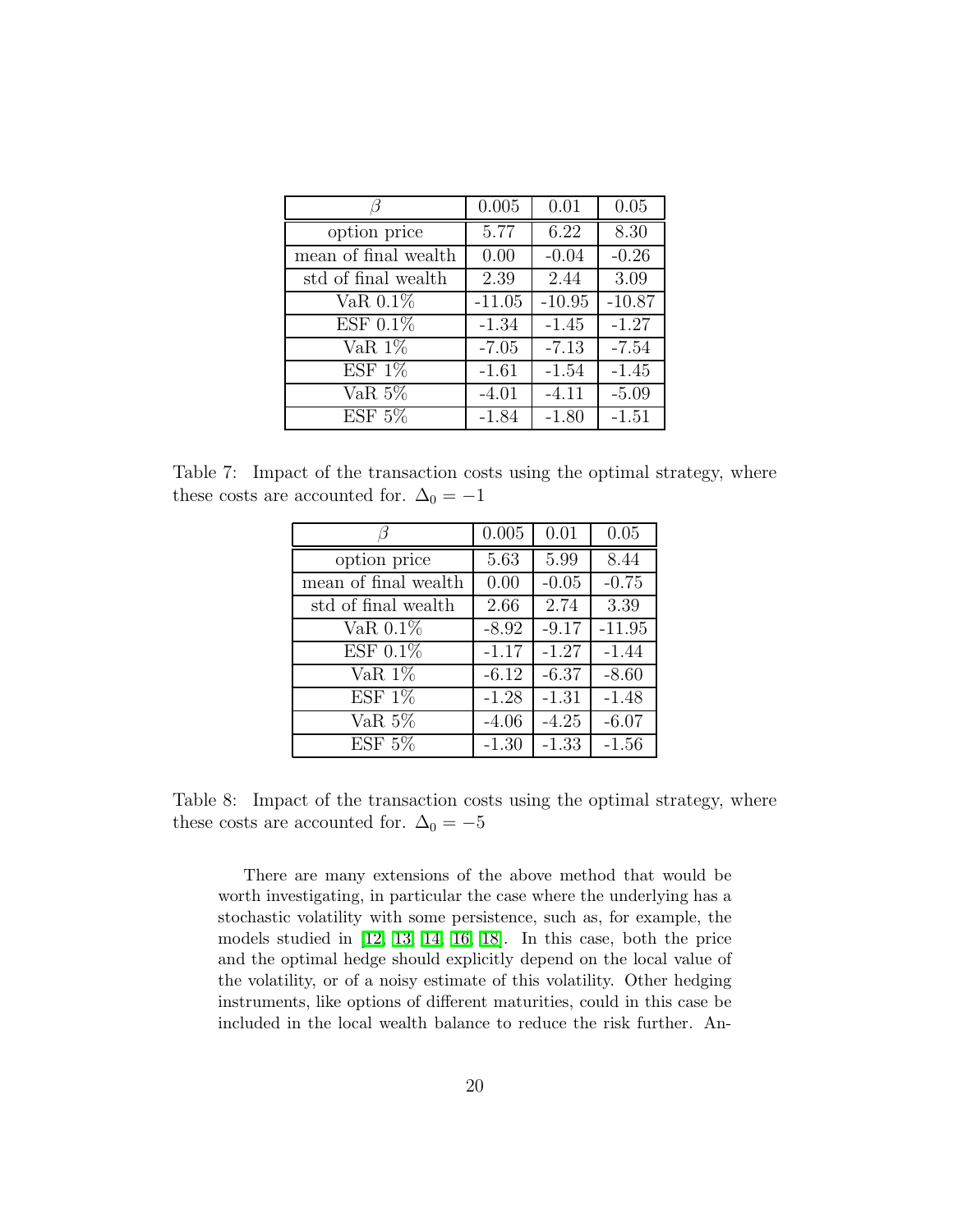other interesting path is to consider the problem of hedging a whole portfolio of options. Contrarily to the Black-Scholes case, where the optimal strategy for the whole portfolio is the linear sum of the individual hedges, extreme value hedges lead to a non linear composition of the individual hedges.

### <span id="page-20-0"></span>References

- [1] F. Black and M. Scholes. The pricing of options and corporate liabilities. Journal of Political Economy, 81:637–654, 1973.
- <span id="page-20-1"></span>[2] J.M. Harrison and S.R. Pliska. Martingales and stochastic integrals in the theory of continuous trading. Stochastic Processes and its Applications, 11:215–260, 1981.
- <span id="page-20-3"></span><span id="page-20-2"></span>[3] M. Musiela and M. Rutkowski. Martingale methods in financial modelling. Springer, 1997.
- [4] M. Potters, J.-P. Bouchaud, and D. Sestovic. Hedged montecarlo: low variance derivative pricing with objective probabilities. Physica A, 289:517–525, 2001.
- <span id="page-20-4"></span>[5] J.-P. Bouchaud and M. Potters. Theory of financial risks. Cambridge University Press, 2000.
- <span id="page-20-6"></span><span id="page-20-5"></span>[6] J.C. Hull. Options, futures and other derivatives. Prentice-Hall, 1997.
- <span id="page-20-7"></span>[7] P. Wilmott. Derivatives. John Wiley & Sons, 1998.
- [8] S.I. Boyarchenko and S.Z. Levendorskii. Non-gaussian Merton-Black-Scholes Theory, volume 9 of Advanced Series on Statistical Science and Applied Probability. World Scientific, Singapore, edition, 2002. .
- <span id="page-20-8"></span>[9] P. Carr, H. Geman, D. Madan, and M. Yor. Stochastic volatility for levy processes. MathematicalFinance, 13(3):345–382, 2003.
- <span id="page-20-9"></span>[10] E. Eberlein, U. Keller, and K. Prause. New insights into smile, mispricing and value at risk: the hyperbolic model. Journal of Business, 71:371–405, 1998.
- <span id="page-20-10"></span>[11] E.M. Stein and J.C. Stein. Stock price distributions with stochastic volatility: An analytic approach. Review of Financial Studies, 4:727–752, 1991.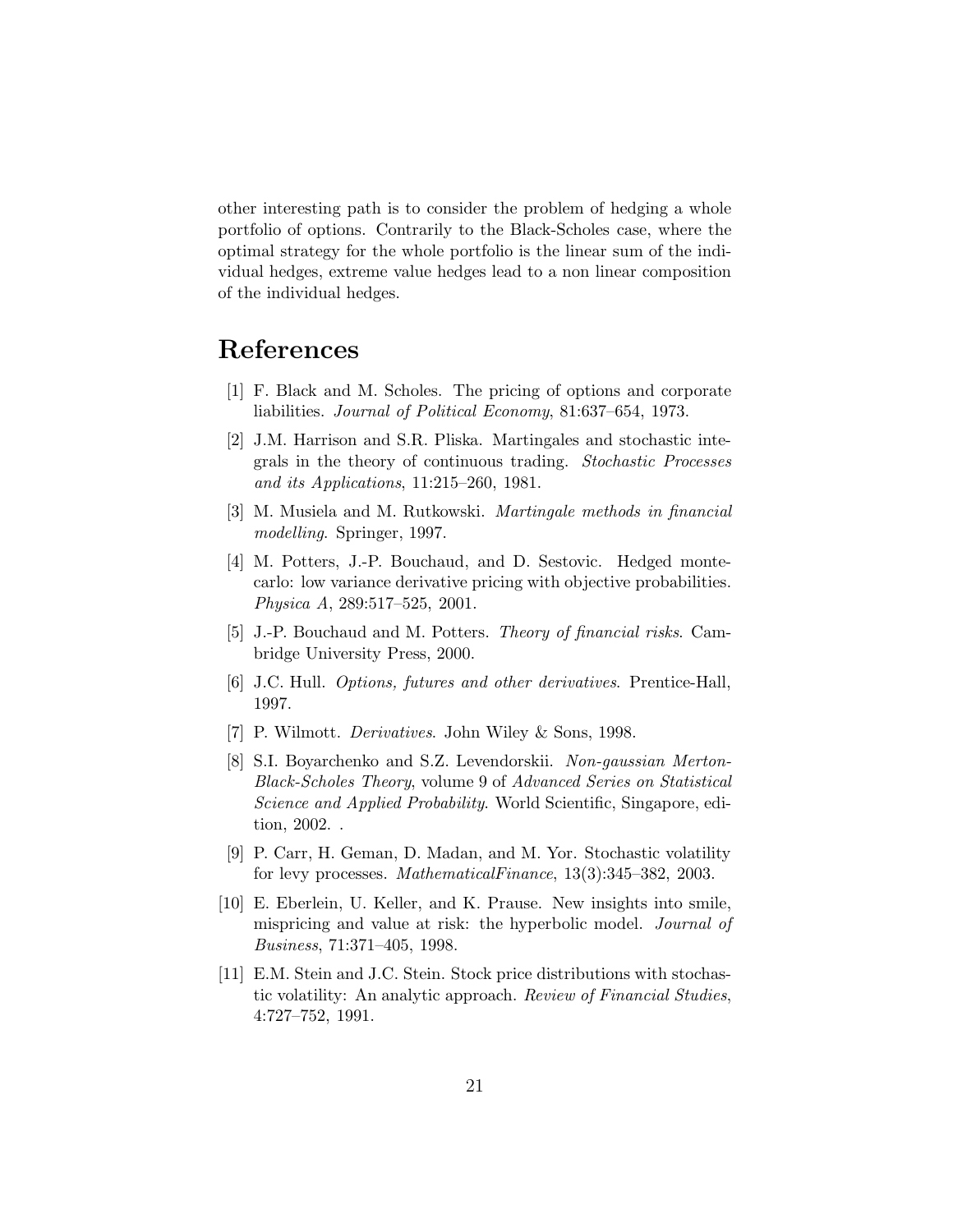- <span id="page-21-0"></span>[12] S.L. Heston. A closed-form solution for options xith stochastic volatility with applications to bond and currency options. Review of Financial Studies, 6:327–343, 1993.
- <span id="page-21-1"></span>[13] A.A. Dragulescu and V.M. Yakovenko. Probability distribution of returns in the heston model with stochastic volatility. Quantitative Finance, 2(6):443–453, 2002.
- <span id="page-21-2"></span>[14] J. Masoliver and J. Perelló. A correlated stochastic volatility model measuring leverage and other stylized facts. International Journal of Theoretical and Applied Finance, 5:541–562, 2002.
- <span id="page-21-3"></span>[15] J. Perelló, J. Masoliver, and J.P. Bouchaud. Multiple time scales in volatility and leverage correlations: a stochastic volatility model. cond-mat/0302095, 2003.
- <span id="page-21-4"></span>[16] J.F. Muzy, J. Delour, and E. Bacry. Modelling fluctuations of financial time series: from cascade process to stochastic volatility model. European Physic Journal B, 17:537, 2000.
- <span id="page-21-6"></span><span id="page-21-5"></span>[17] L. Calvet and A. Fisher. Forecasting multifractal volatility. Journal of Econometrics, 105:27–58, 2001.
- [18] B. Pochart and J.-P. Bouchaud. The skewed multifractal random walk with applications to option smiles. Quantitative Finance, 2(4):303–314, 2002.
- <span id="page-21-8"></span><span id="page-21-7"></span>[19] M. Schweizer. Mean-variance hedging for general claims. Annals of Applied Probability, 2:171–179, 1992.
- <span id="page-21-9"></span>[20] P. Artzner, F. Delbaen, J.-M. Eber, and D. Heath. Coherent measures of risk. Mathematical Finance, 9:203–228, 1999.
- [21] H. Follmer and P. Leukert. Quantile hedging. Finance and Stochastics, 3(3):251–273, 1999.
- <span id="page-21-10"></span>[22] R.T. Rockafellar and S. Uryasev. Optimization of conditional value-at-risk. The Journal of Risk, 2(3):21–41, 2000.
- <span id="page-21-12"></span><span id="page-21-11"></span>[23] F. Selmi and J.-P. Bouchaud. Hedging large risks reduces transaction costs. Wilmott Magazine, :64, March 2003.
- [24] F.A. Longstaff and E.S. Shwartz. Valuing american options by simulation: a simple least-squares approach. Review of Financial Studies, 14(4):113–147, 2001.
- <span id="page-21-13"></span>[25] W.T. Vetterling, S.A. Teukolsky, W.H. Press, and B.P. Flannery. Numerical recipes in C: the art of scientific computing. Cambridge University Press, 1993.